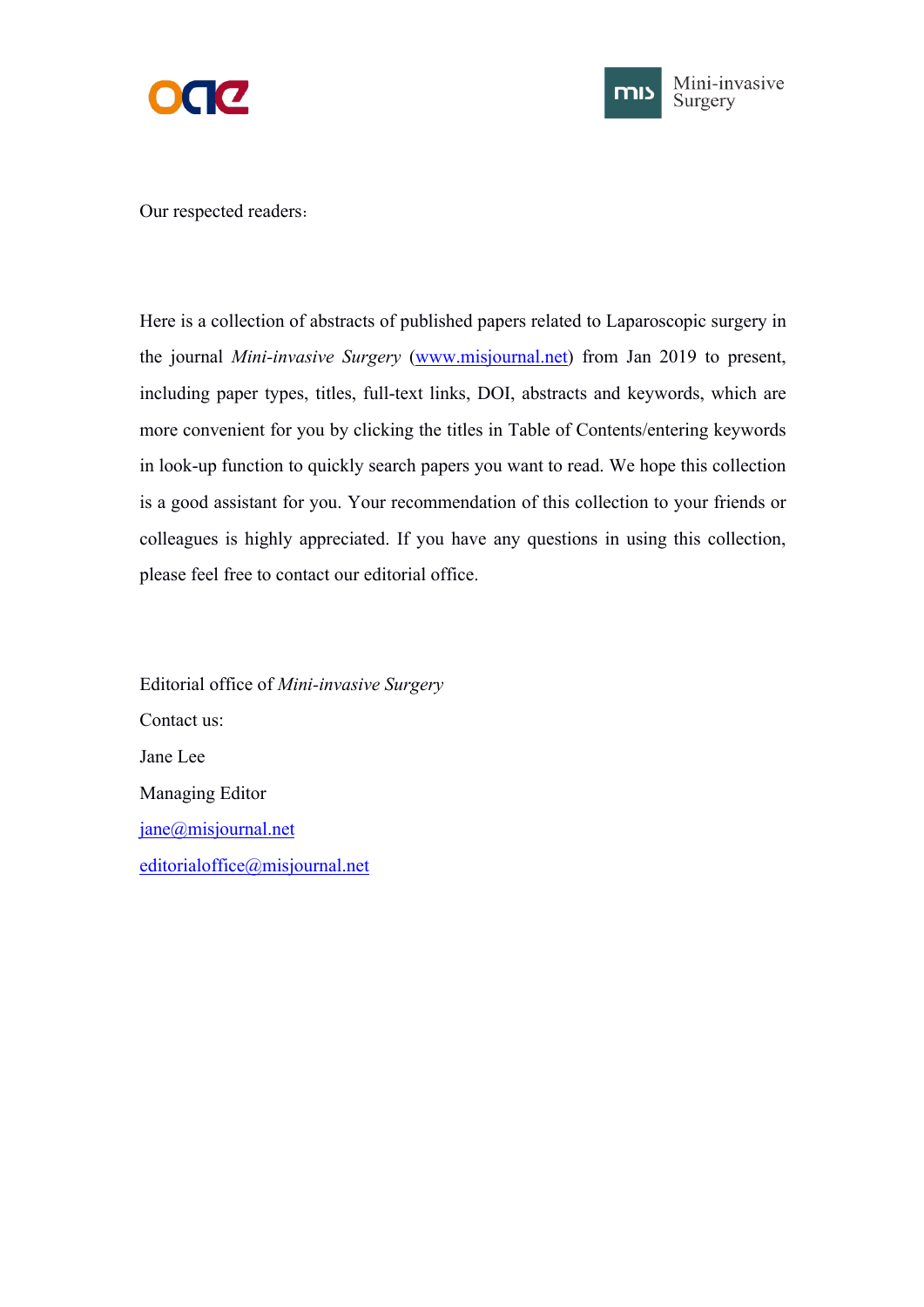



## Content

| Laparoscopic Roux-en-Y gastric bypass for excess weight and diabetes: a multicenter                                                                                                                                            |
|--------------------------------------------------------------------------------------------------------------------------------------------------------------------------------------------------------------------------------|
|                                                                                                                                                                                                                                |
|                                                                                                                                                                                                                                |
| Has robotic prostatectomy determined the fall of the laparoscopic approach?                                                                                                                                                    |
|                                                                                                                                                                                                                                |
| Large hiatal hernia: minimizing early and long-term complications after minimally invasive repair3                                                                                                                             |
|                                                                                                                                                                                                                                |
|                                                                                                                                                                                                                                |
|                                                                                                                                                                                                                                |
|                                                                                                                                                                                                                                |
|                                                                                                                                                                                                                                |
|                                                                                                                                                                                                                                |
|                                                                                                                                                                                                                                |
|                                                                                                                                                                                                                                |
|                                                                                                                                                                                                                                |
|                                                                                                                                                                                                                                |
|                                                                                                                                                                                                                                |
|                                                                                                                                                                                                                                |
|                                                                                                                                                                                                                                |
|                                                                                                                                                                                                                                |
|                                                                                                                                                                                                                                |
| Laparoscopic cholecystectomy with indocyanine green fluorescence in patient with situs inversus                                                                                                                                |
|                                                                                                                                                                                                                                |
|                                                                                                                                                                                                                                |
|                                                                                                                                                                                                                                |
| 10 metabolismus 10 metabolismus 10 metabolismus 10 metabolismus 10 metabolismus 10 metabolismus 10 metabolismus 10 metabolismus 10 metabolismus 10 metabolismus 10 metabolismus 10 metabolismus 10 metabolismus 10 metabolismu |
| Laparo-endoscopic single site hysterectomy in renal transplant women using conventional                                                                                                                                        |
|                                                                                                                                                                                                                                |
|                                                                                                                                                                                                                                |
| Single-port laparoscopic myomectomy in the virgin womb - a retrospective analysis of 31                                                                                                                                        |
|                                                                                                                                                                                                                                |
|                                                                                                                                                                                                                                |
| Robotic or laparoscopic surgery for rectal cancer - which is the best answer? a comprehensive                                                                                                                                  |
|                                                                                                                                                                                                                                |
|                                                                                                                                                                                                                                |
| Robotic or laparoscopic surgery for rectal cancer - which is the best answer? A comprehensive                                                                                                                                  |
|                                                                                                                                                                                                                                |
|                                                                                                                                                                                                                                |
| Minimally invasive right colectomy - from conventional laparoscopic resection to robotic-assisted                                                                                                                              |
|                                                                                                                                                                                                                                |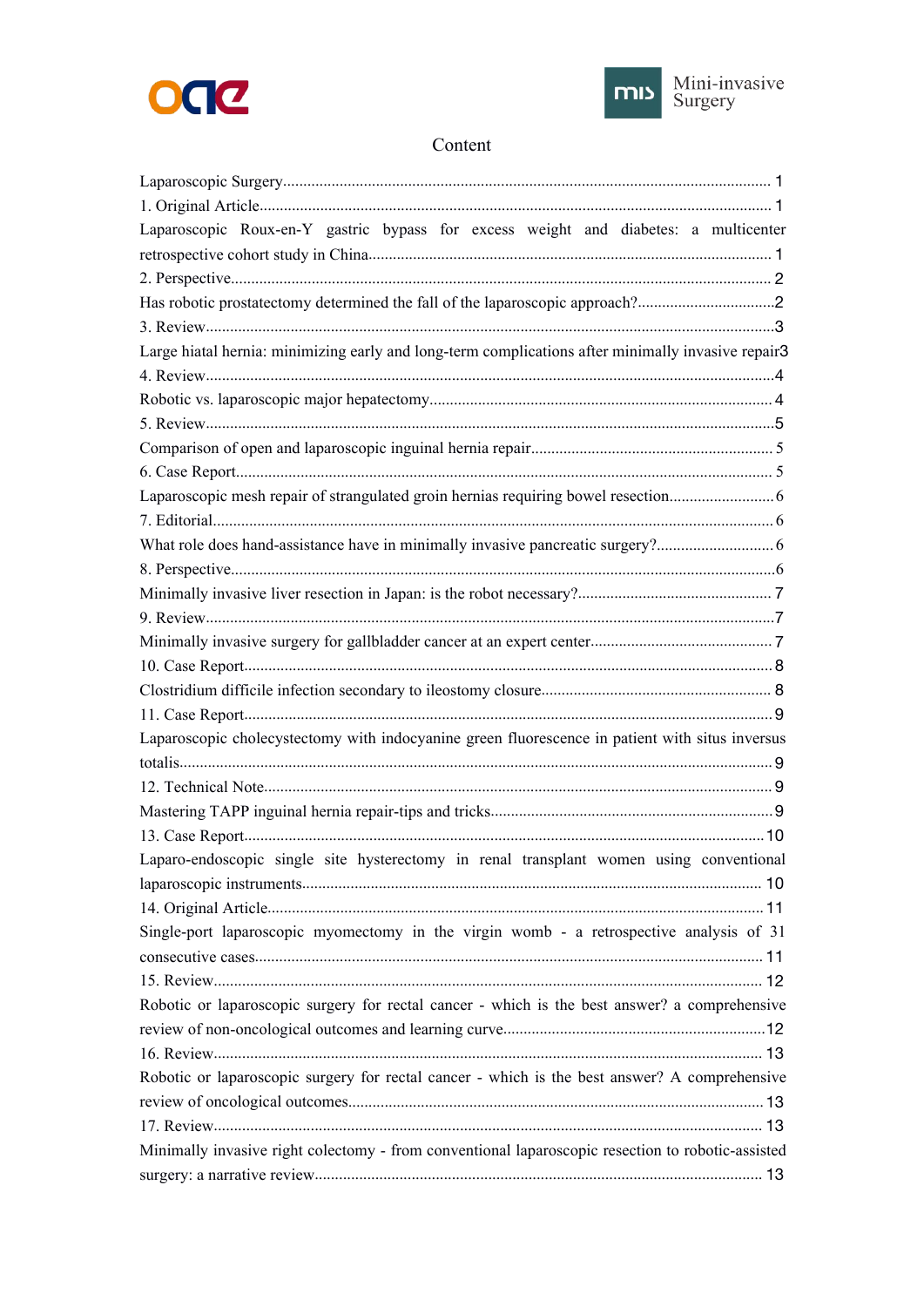



| Advances and understanding pitfalls of laparoscopic transhiatal esophagectomy with en                  |  |
|--------------------------------------------------------------------------------------------------------|--|
|                                                                                                        |  |
|                                                                                                        |  |
| Totally laparoscopic total gastrectomy: challenging but feasible: a single center case series 15       |  |
|                                                                                                        |  |
| Laparoscopic lymph nodes dissection for advanced gastric cancer: the current status and the            |  |
|                                                                                                        |  |
| Laparoscopic vs. open distal gastrectomy for advanced gastric cancer in elderly patients: a            |  |
|                                                                                                        |  |
|                                                                                                        |  |
| Intracorporeal hemi-hand-sewn technique for Billroth-I gastroduodenostomy after laparoscopic           |  |
| distal gastrectomy: comparative analysis with laparoscopy-assisted distal gastrectomy 18               |  |
|                                                                                                        |  |
| Current status of technique for Billroth-I anastomosis in totally laparoscopic distal gastrectomy for  |  |
|                                                                                                        |  |
|                                                                                                        |  |
|                                                                                                        |  |
|                                                                                                        |  |
|                                                                                                        |  |
| Minimally-invasive liver resection for liver tumors in children: a snapshot of the current landscape21 |  |
|                                                                                                        |  |
|                                                                                                        |  |
|                                                                                                        |  |
|                                                                                                        |  |
|                                                                                                        |  |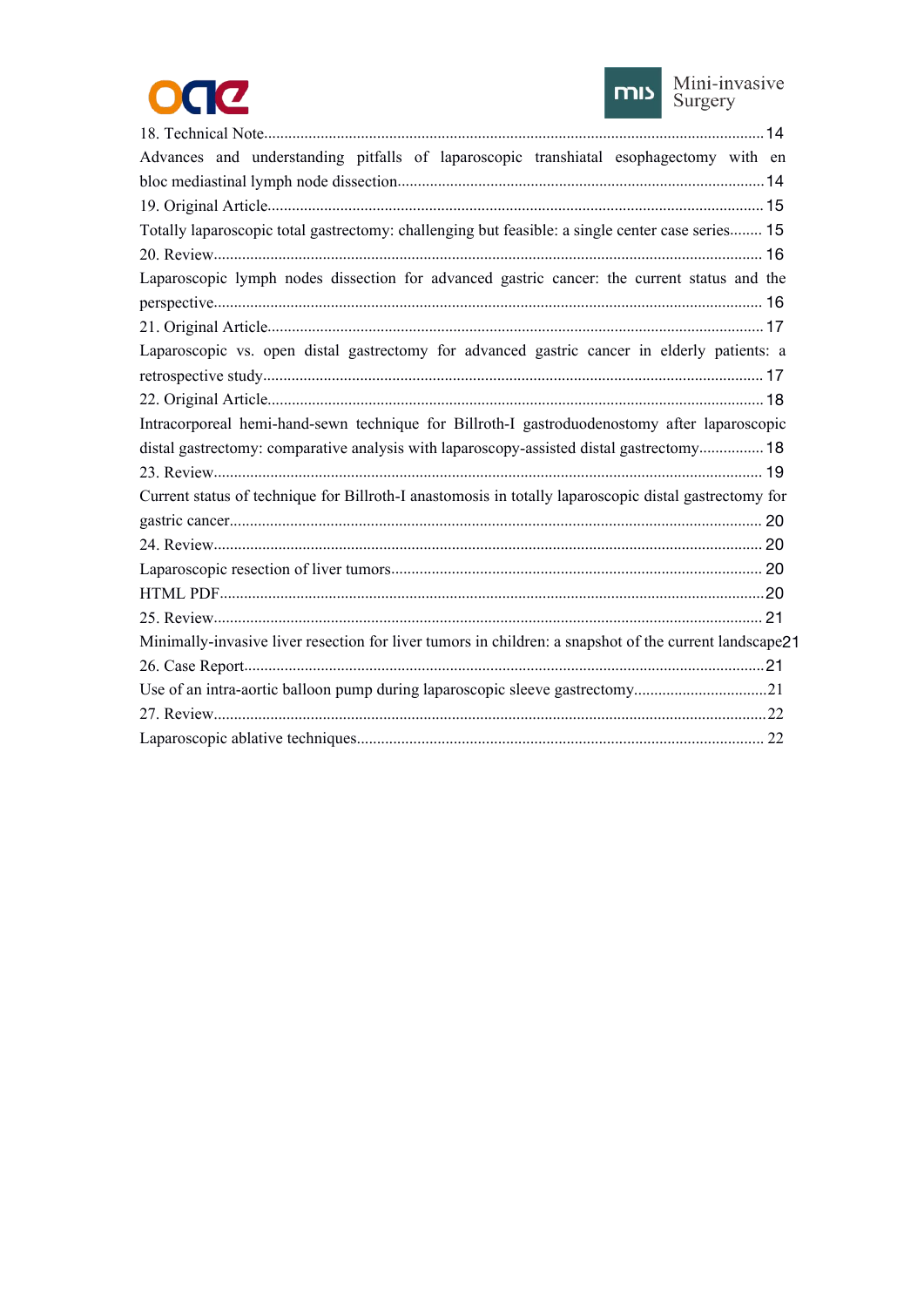



## <span id="page-3-0"></span>**Laparoscopic Surgery**

## **1. Original Article**

**Laparoscopic Roux-en-Y gastric bypass for excess weight and diabetes: a multicenter retrospective cohort study in China**

## **[HTML](https://misjournal.net/article/view/3935) [PDF](https://misjournal.net/article/download/3935) [VIDEO](https://misjournal.net/files/talkvideo/3935.mp4)**

## **Copy here to cite this article:**

Yang W, Zhu S, Cheng Z, Zhang N, Wu L, Chen Y, Yang J, Yu S, Yang T, Ding D, Waggoner JR, Schwiers ML, Fegelman EJ, Wang C. Laparoscopic Roux-en-Y gastric bypass for excess weight and diabetes: a multicenter retrospective cohort study in China. *Mini-invasive Surg* 2021;5:11.

<http://dx.doi.org/10.20517/2574-1225.2021.06>

## **Abstract**

Aim: The aims of this study were to better understand the outcomes of Roux-en-Y gastric bypass (RYGB) surgery in patients across multiple hospitals in China along with patients with type 2 diabetes mellitus (T2DM) and to explore the potential preoperative predictors of diabetes outcomes after RYGB.

Methods: This was a retrospective cohort study in Chinese patients who underwent laparoscopic RYGB at five Chinese hospitals from April 2009 to December 2014 and returned for follow-up approximately one-year post-surgery. The STROCSS guideline checklist was applied.

Results: In total, 130 patients underwent RYGB: 85 males and 45 females; age,  $43.4 \pm 1$ 11.3 years; and preoperative body mass index (BMI),  $33.1 \pm 9.0$  kg/m2. Of those, 103 (79.2%) had T2DM duration of  $6.6 \pm 4.7$  years and pre-RYGB HbA1c of  $8.1 \pm 1.9\%$ . Among the patients with T2DM, glycemic control (HbA1c  $\leq$  7.0%) increased from 28.7% before surgery to 79.3% at 12 months post-procedure, with a concurrent reduction in the use of anti-hyperglycemic agents, including a reduction in insulin requirement from 55.4% to 27.0%. The percentage of excess weight loss was -42.8  $\pm$ 44.2%. Among 71 patients with T2DM and data about remission status, 14 (19.7%)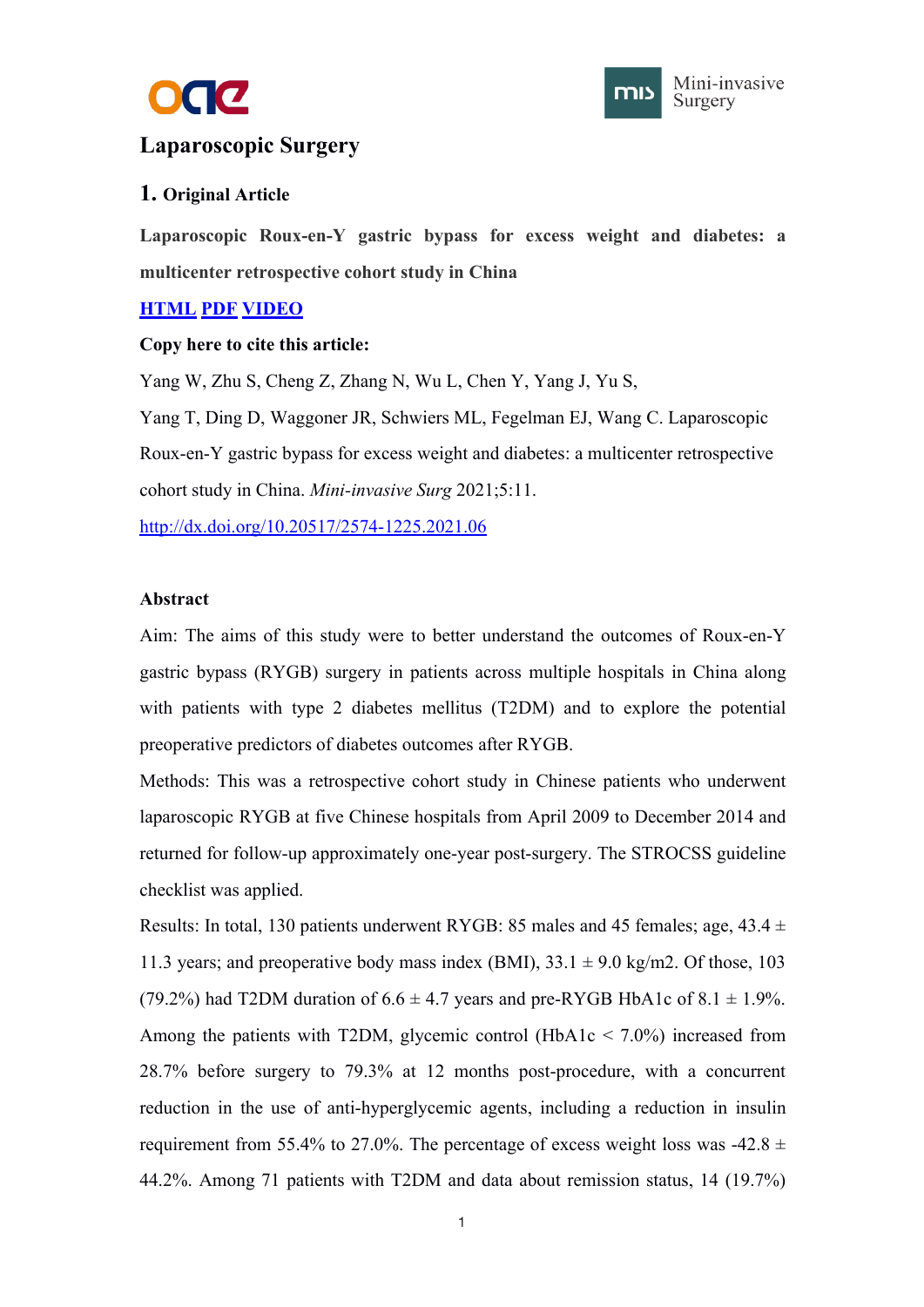



<span id="page-4-0"></span>achieved T2DM remission at 12 months post-surgery. Age and duration of T2DM were lower in the remission group, while baseline BMI and weight were higher compared with the non-remission group.

Conclusion: RYGB may be effective for weight loss and T2DM control in Chinese patients, and outcomes are consistent with the literature in Western populations. Younger patients with T2DM and with a higher BMI pre-surgery and shorter duration of T2DM were more likely to achieve T2DM remission.

## **2. Perspective**

## **Has robotic prostatectomy determined the fall of the laparoscopic approach? [HTML](https://misjournal.net/article/view/4469) [PDF](https://misjournal.net/article/download/4469)**

**Cite this article:** Hayes J, Vasdev N, Dasgupta P. Has robotic prostatectomy determined the fall of the laparoscopic approach?. *Mini-invasive Surg* 2021;5:56. <http://dx.doi.org/10.20517/2574-1225.2021.126>

#### **Abstract**

Robotic-assisted laparoscopic prostatectomy (RALP) has revolutionised the surgical management of localised prostate cancer in the modern era. The surgeon is provided with greater precision, more versatile dexterity and an immersive three-dimensional visual field. The impressive hardware facilitates, for example, the dissection of the peri-prostatic fascia, whilst preserving the neurovascular bundle, or the suturing of the vesico-urethral anastomosis. Prior to RALP, laparoscopic radical prostatectomy (LRP) represented the first venture into the minimally invasive world. Associated with more cumbersome ergonomics, LRP has a significant learning curve compared with the robotic approach. There has been a paucity, until recently, of high-quality literature comparing outcomes between the two operations, including the attainment of the Pentafecta of survivorship: biochemical recurrence-free, continence, potency, no postoperative complications and negative surgical margins.

2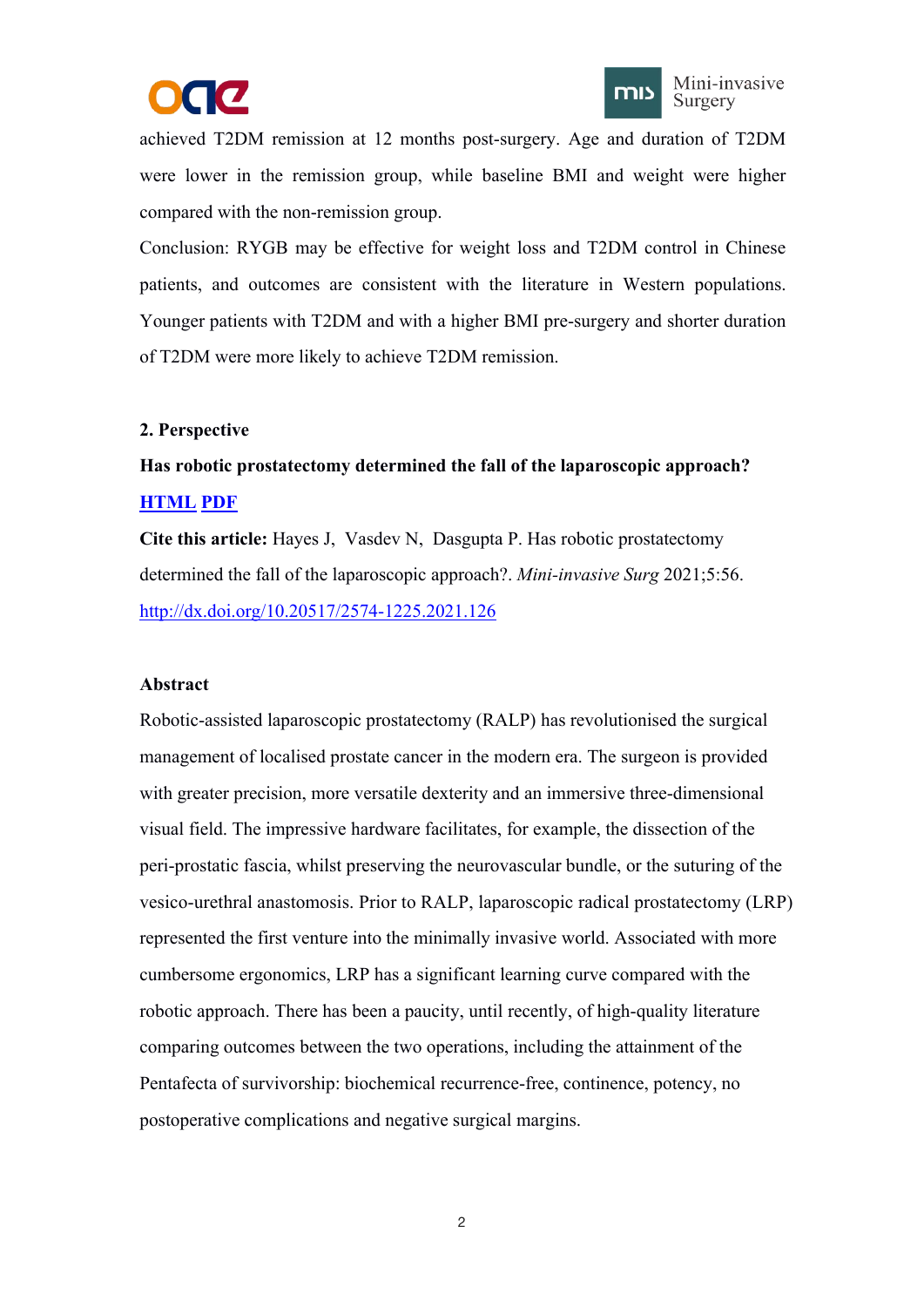



## <span id="page-5-0"></span>**3. Review**

Large hiatal hernia: minimizing early and long-term complications after **minimally invasive repair**

## **[Full-Text](https://misjournal.net/article/view/3858) [PDF](https://oaepublishstorage.blob.core.windows.net/94abac4c-9de5-4b2e-9765-3b559d8ff02d/3858.pdf)**

**Copy here to cite this article:** Ugliono E, Rebecchi F, Seno E, Morino M. Large hiatal hernia: minimizing early and long-term complications after minimally invasive repair. *Mini-invasive Surg* 2021;5:2. <http://dx.doi.org/10.20517/2574-1225.2020.93>

## Abstract

Paraesophageal Hernia (PEH) is the protrusion of the stomach and/or other abdominal viscera into the mediastinum due to an enlargement of the diaphragmatic hiatus. The treatment of PEH is challenging: On the one hand, watchful waiting carries the risk of developing acute life-threatening complications requiring an emergency operation. On the other hand, elective repair of PEH has non-negligible morbidity and mortality rates, also due to the characteristics of PEH affected patients, who are generally elder and frail. A review of the literature is presented to highlight strategies that can be adopted to minimize early and long-term complications after PEH surgical repair. The laparoscopic approach has been shown to provide reduced hospital stay, postoperative morbidity and mortality, and overall costs compared to traditional open surgery, and it is currently considered the standard approach both to elective and emergency operations. The evidence suggests that strict adherence to surgical principles, such as hernia sac excision, extended mediastinal dissection of the esophagus, and tension-free crural repair with or without mesh are mandatory to achieve optimal surgical outcomes and reduce PEH recurrence rate. Different shapes, materials, and techniques of prosthetic repair and the use of relaxing incisions have been proposed, but long-term data are lacking, and no conclusions can be drawn regarding the ideal method of crural closure. When a short esophagus is recognized despite extensive mediastinal dissection, esophageal lengthening procedures are indicated. Systematic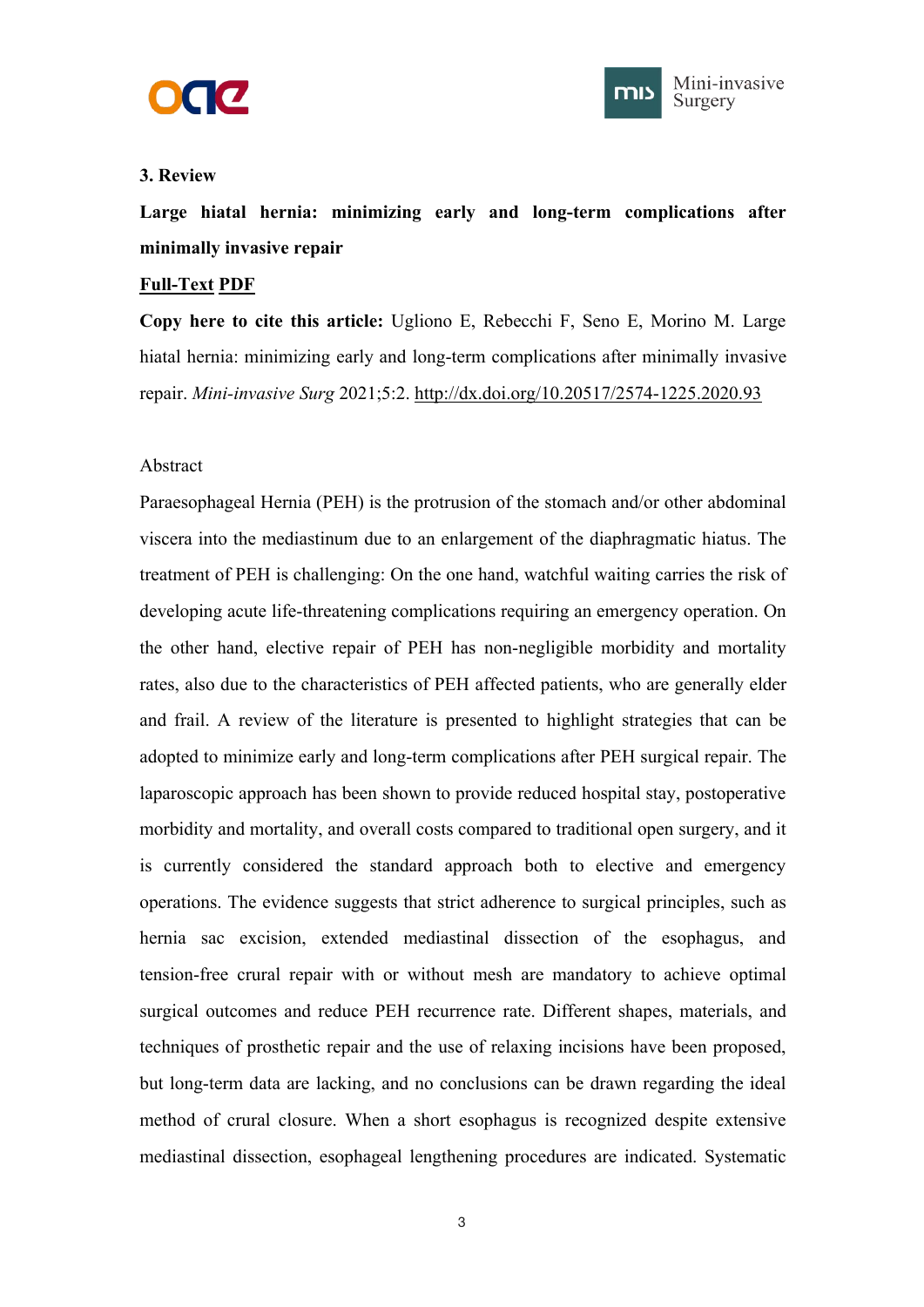



<span id="page-6-0"></span>addition of a fundoplication is strongly encouraged, for either treating gastroesophageal reflux or reducing recurrence rate.

## **4. Review**

## **Robotic vs. laparoscopic major hepatectomy**

## **[HTML](https://misjournal.net/article/view/3705) [PDF](https://oaepublishstorage.blob.core.windows.net/2ea71e84-ba1e-4b78-a4d3-c37482333b37/3705.pdf)**

Cite this article: Ziogas IA, Tohme S, Geller DA. Robotic vs. laparoscopic major hepatectomy. *Mini-invasive Surg* 2020;4:69. <http://dx.doi.org/10.20517/2574-1225.2020.63>

## Abstract

The introduction of laparoscopic technology and surgical robots in hepatobiliary surgery in the 1990s and 2000s, respectively, has dramatically revolutionized the field. Even though laparoscopic and robotic major hepatectomy was slower to adopt compared to minimally-invasive minor hepatectomy, the number of major hepatectomies performed with both approaches worldwide has significantly increased and is still rising. Despite the few comparative studies between laparoscopic and robotic major hepatectomy, most studies are focused on describing the procedures or reporting the outcomes of each method, either separately, or mixed with minor hepatectomies. Based on the available data, the direct comparison between the two techniques has shown that when robotic major hepatectomy is performed by experienced hepatobiliary surgeons in high-volume centers, it can lead to similar operating times, estimated blood loss, hospital length of stay, complication and mortality rates compared to its laparoscopic counterpart. The likelihood of achieving a margin-negative resection in cancer patients, as well as long-term disease-free and overall-survival are comparable between the groups.However, broader adoption of the robotic approach might be a hurdle in low-volume centers due to the high fixed capital and annual maintenance cost of the surgical robot.

4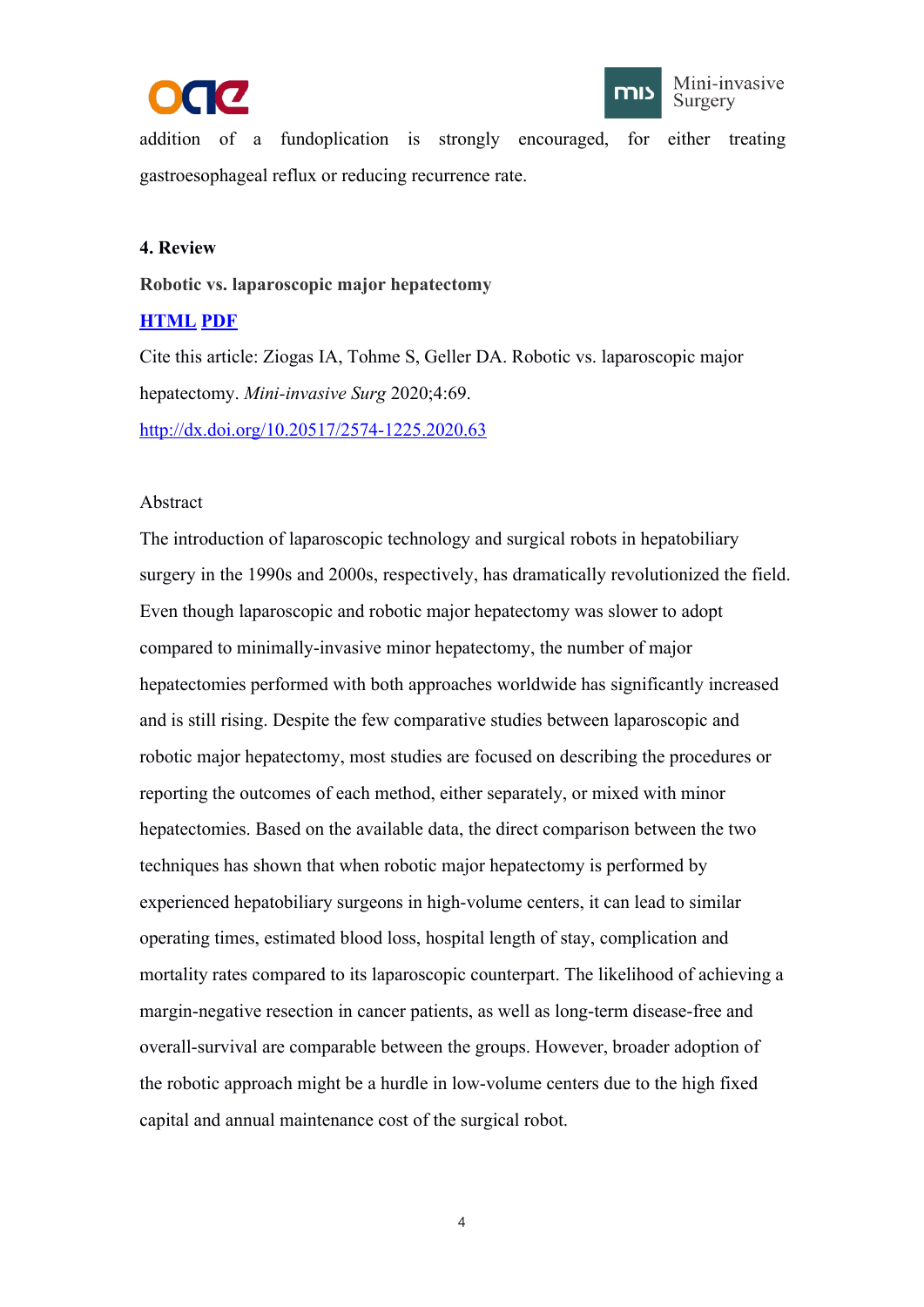



## <span id="page-7-0"></span>**5. Review**

**Comparison of open and laparoscopic inguinal hernia repair [HTML](https://misjournal.net/article/view/4099) [PDF](https://oaepublishstorage.blob.core.windows.net/6070fa7d-5b2a-4cb9-b341-d4a780fda696/4099.pdf)**

Cite this article: Burton V, Perez AJ. Comparison of open and laparoscopic inguinal hernia repair. *Mini-invasive Surg* 2021;5:26. <http://dx.doi.org/10.20517/2574-1225.2021.26>

## Abstract

Inguinal hernia repair is one of the most commonly performed general surgery operations. Throughout the years there have been many variations and advancements, including open and laparoscopic techniques, to accomplish the same task of reducing herniated contents and preventing groin hernia recurrence. An array of factors contributes to deciding which operative technique is the best approach to managing a patient presenting with an inguinal hernia. Published data vary due to the heterogeneity of techniques compared, patient presentations, and surgeon expertise. In experienced hands, laparoscopic repair results in a quicker return to work and reduced postoperative pain. Patients with bilateral groin hernias, female patients with groin hernias, and patients with recurrent hernias after prior anterior mesh repair should be offered alaparoscopic preperitoneal mesh approach, when surgeons have the appropriate skill set and experience. We find that open and laparoscopic techniques of inguinal hernias can both achieve exceptional outcomes when applied to the right patient population. To know one's own capabilities, it is beneficial for surgeons to have baseline familiarity of the multitude of methods of repair, become proficient in both mesh and mesh-free techniques as well as open and laparoscopic techniques to best tailor the surgery to the patient and the clinical circumstances, and follow personal outcomes to evaluate individual results.

## **6. Case Report**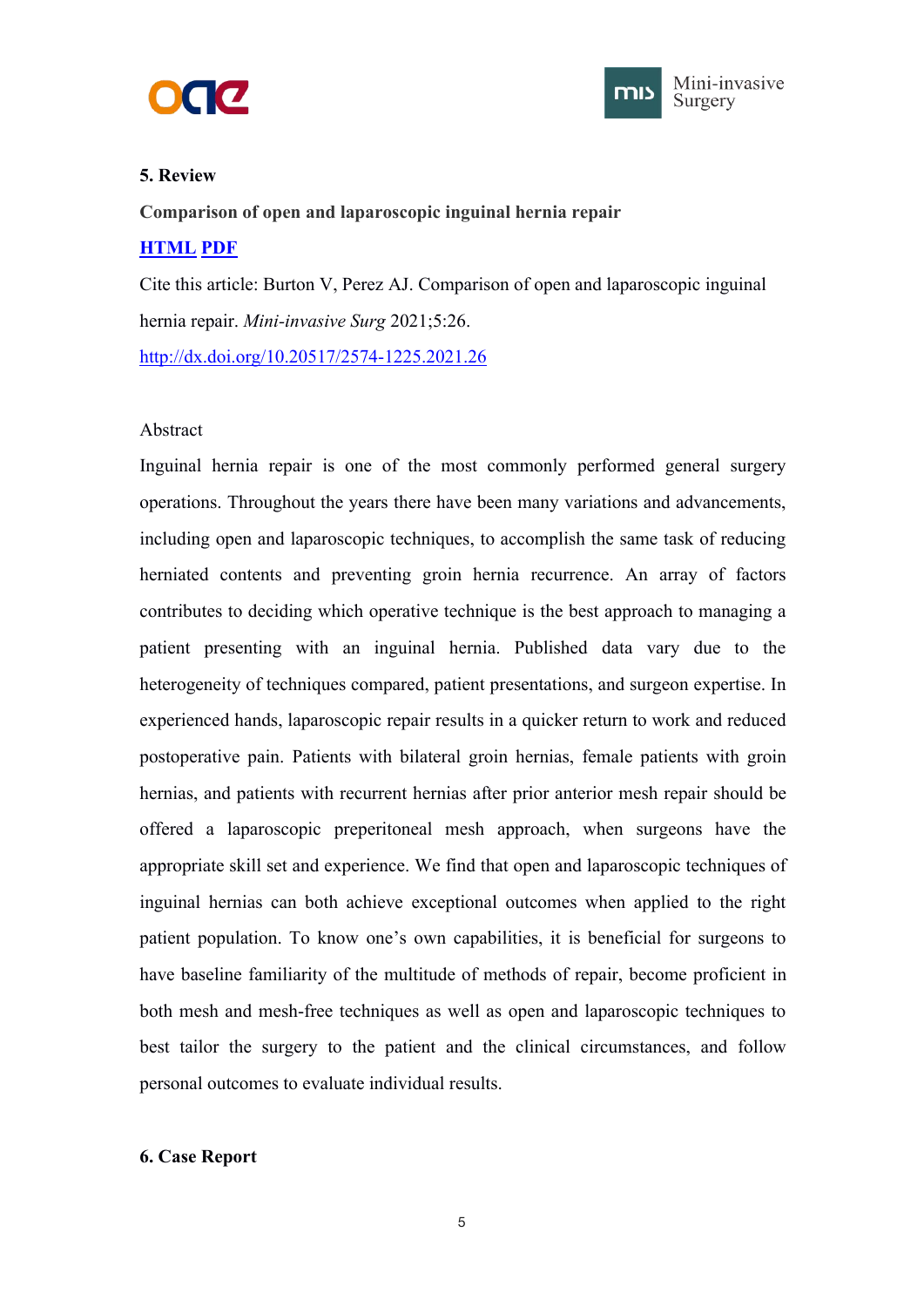



<span id="page-8-0"></span>**Laparoscopic mesh repair of strangulated groin hernias requiring bowel resection**

## **[HTML](https://misjournal.net/article/view/4189) [PDF](https://misjournal.net/article/download/4189)**

**Cite this article:** Smith A, Bilezikian J, Hope W,Fox S. Laparoscopic mesh repair of strangulated groin hernias requiring bowel resection. Mini-invasive Surg 2021;5:34. <http://dx.doi.org/10.20517/2574-1225.2021.44>

## **Abstract**

No robust data support laparoscopic mesh repair in strangulated groin hernias. This is a retrospective review over 6 years of a single surgeon's experience treating strangulated groin hernias using the laparoscopic trans-abdominal preperitoneal mesh repair with concomitant bowel resection through a periumbilical incision. Nine patients presented with incarceration of 2 inguinal and 7 femoral hernias. The median age was 83 years (IQR 68, 85). One patient was male, all were Caucasian, and 5 were ASA 3-4. The median hospital length of stay was 6 days(IQR 4, 7). There were no known hernia recurrences or mesh infections at 30 days. Laparoscopic repair necessitates mesh placement, and doing so in a clean-contaminated setting is acceptably low risk. Laparoscopy permits better assessment of bowel viability compared to open repair and enables mesh coverage of both the inguinal and femoral spaces.

## **7. Editorial**

## **What role does hand-assistance have in minimally invasive pancreatic surgery?**

## [HTML](https://misjournal.net/article/view/4229) [PDF](https://misjournal.net/article/download/4229)

Cite This Article: Donisi G, Zerbi A. What role does hand-assistance have in minimally invasive pancreatic surgery?. *Mini-invasive Surg* 2021;5:38. http://dx.doi.org/10.20517/2574-1225.2021.55

## **8. Perspective**

6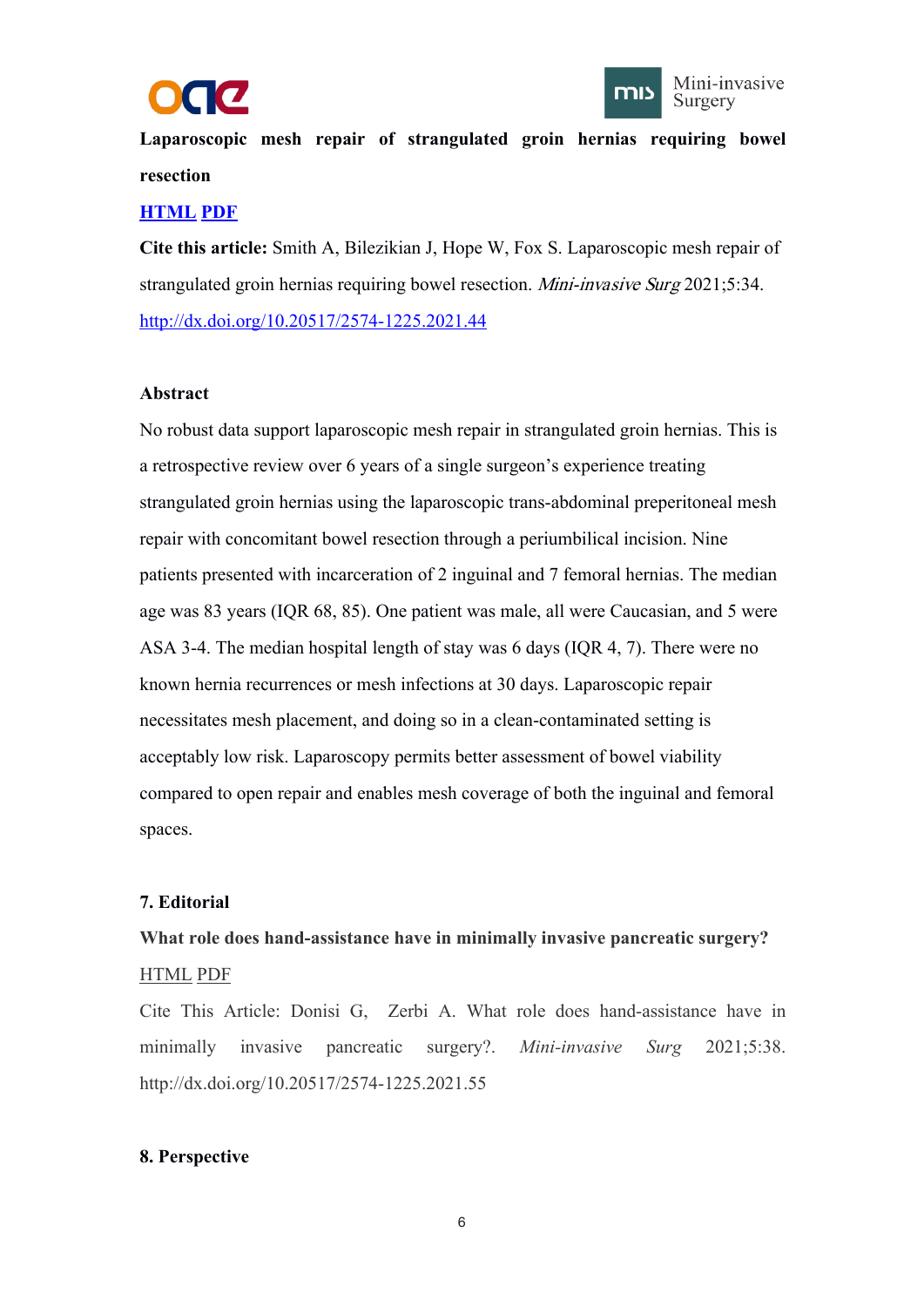



<span id="page-9-0"></span>**Minimally invasive liver resection in Japan:is the robot necessary?**

## **[HTML](https://misjournal.net/article/view/4392) [PDF](https://misjournal.net/article/download/4392)**

**Cite this article:** Ishizawa T, Hasegawa K. Minimally invasive liver resection in Japan: is the robot necessary?. *Mini-invasive Surg* 2021;5:52.

<http://dx.doi.org/10.20517/2574-1225.2021.81>

## **Abstract**

Robot-assisted hepatectomy (RAH) is rarely indicated in Japan because of the lack of reimbursement from the national health insurance system. Instead, laparoscopic hepatectomy has been approved for all hepatectomy procedures except resections requiring biliary reconstruction. An obvious advantage of RAH over laparoscopic hepatectomy is the fact that surgeons can use multi-articulated surgical devices, which may facilitate resection of superior/posterior hepatic regions, hilar dissection, biliary reconstruction, and hepatic segmentation by fluorescence imaging. With the accumulation of evidence supporting the use of robotic surgical devices in particular situations of hepatectomy, RAH will become more commonly indicated in Japan under the existing nationwide reporting system and board certification systems to assure surgical safety.

## **9. Review**

## **Minimally invasive surgery for gallbladder cancer at an expert center**

## **[HTML](https://misjournal.net/article/view/4476) [PDF](https://misjournal.net/article/download/4476)**

Cite this article: Lee JS, Han HS, Yoon YS, Cho JY, Lee HW, Lee B, Kim M, Jo Y. Minimally invasive surgery for gallbladder cancer atan expert center. *Mini-invasive Surg* 2021;5:57. <http://dx.doi.org/10.20517/2574-1225.2021.139>

## Abstract

In this article, we reviewed the techniques and outcomes of minimally invasive surgery for gallbladder cancer performed at an expert center. The techniques of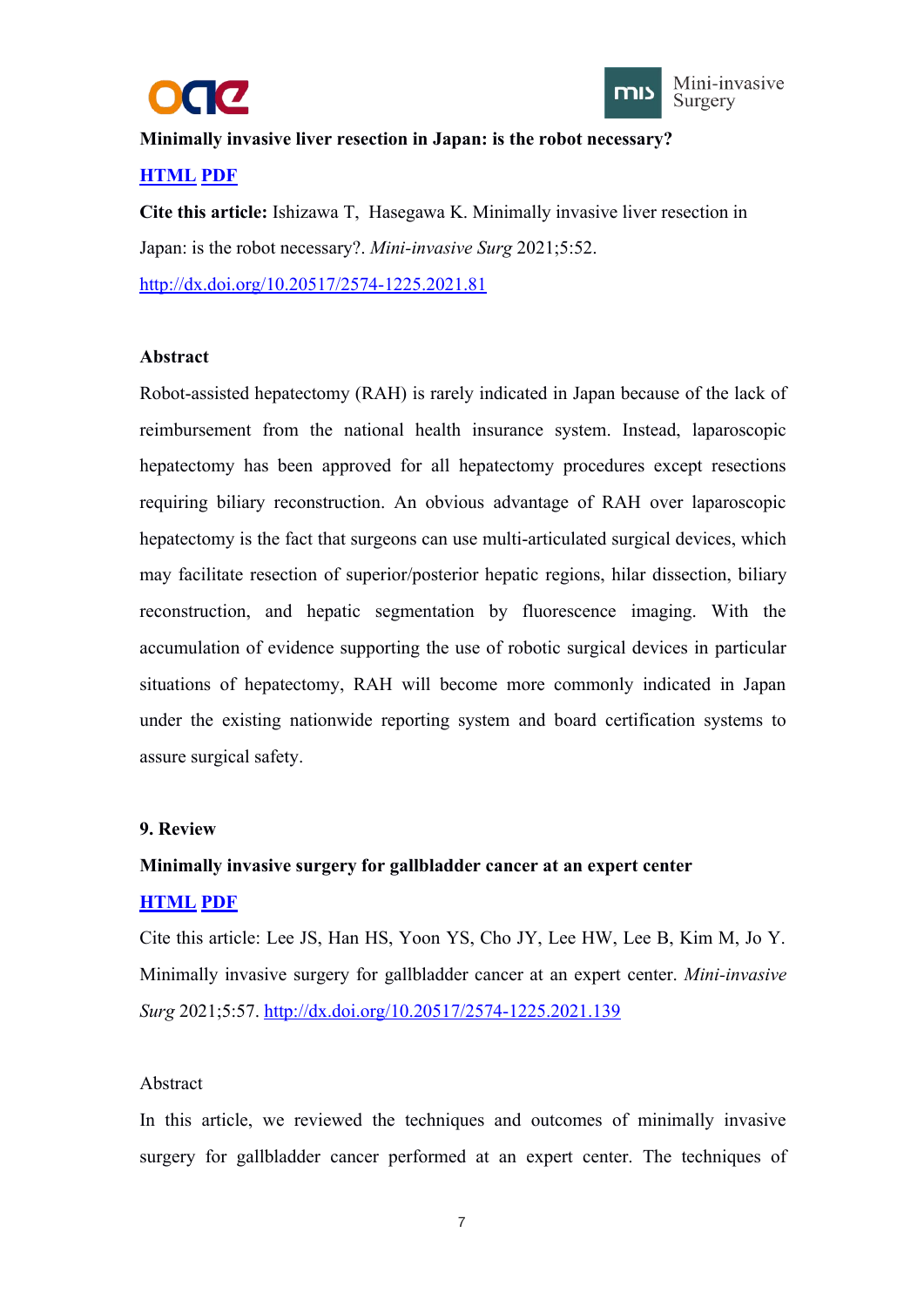



<span id="page-10-0"></span>laparoscopic extended cholecystectomy with the short- and long-term outcomes at our center were described. The short- and long-term survival outcomes of laparoscopic extended cholecystectomy are comparable to open surgery. Laparoscopic surgery is a safe, effective alternative for open surgery in the treatment of gallbladder cancer. The benefits of robotic surgery should be proven with further research.

## **10. Case Report**

## **Clostridium difficile infection secondary to ileostomy closure**

## **[HTML](https://misjournal.net/article/view/3933) [PDF](https://misjournal.net/article/download/3933)**

Cite this article:Chouillard E, Chouillard MA, El Kary N, De Simone B, Gumbs AA. Clostridium difficile infection secondary to ileostomy closure. *Mini-invasive Surg* 2021;5:9. <http://dx.doi.org/10.20517/2574-1225.2020.108>

## Abstract

Protective ileostomy may be a risk factor for the development of Clostridium difficile (CD) infection (CDI). In the postoperative period signs of CDI may be particularly difficult to differentiate from intra-abdominal sepsis. Presented here are 2 cases that developed CDI after ileostomy reversal. Two patients who underwent low anterior resections after neoadjuvant chemoradiation with protective ileostomy developed fever, leukocytosis and elevated serum C-reactive protein (CRP) levels. The first patient also had negative CD stool toxins and his signs were so severe that he underwent a negative diagnostic laparoscopy and re-creation of ileostomy. The second patient who presented in a similar fashion was more fortunate in that her CD stool toxin was positive and she was treated successfully with oral vancomycin. CDI after ileostomy reversal after low anterior resection can be difficult to diagnose. In the first patient, the situation was so misleading that diagnostic laparoscopy was required. Outcome was eventually favorable in both cases. CDI must be high on the list of differential diagnoses for febrile patients with a leukocytosis and elevated CRP level even in the setting of negative CD stool toxins. Prophylactic intravenous

8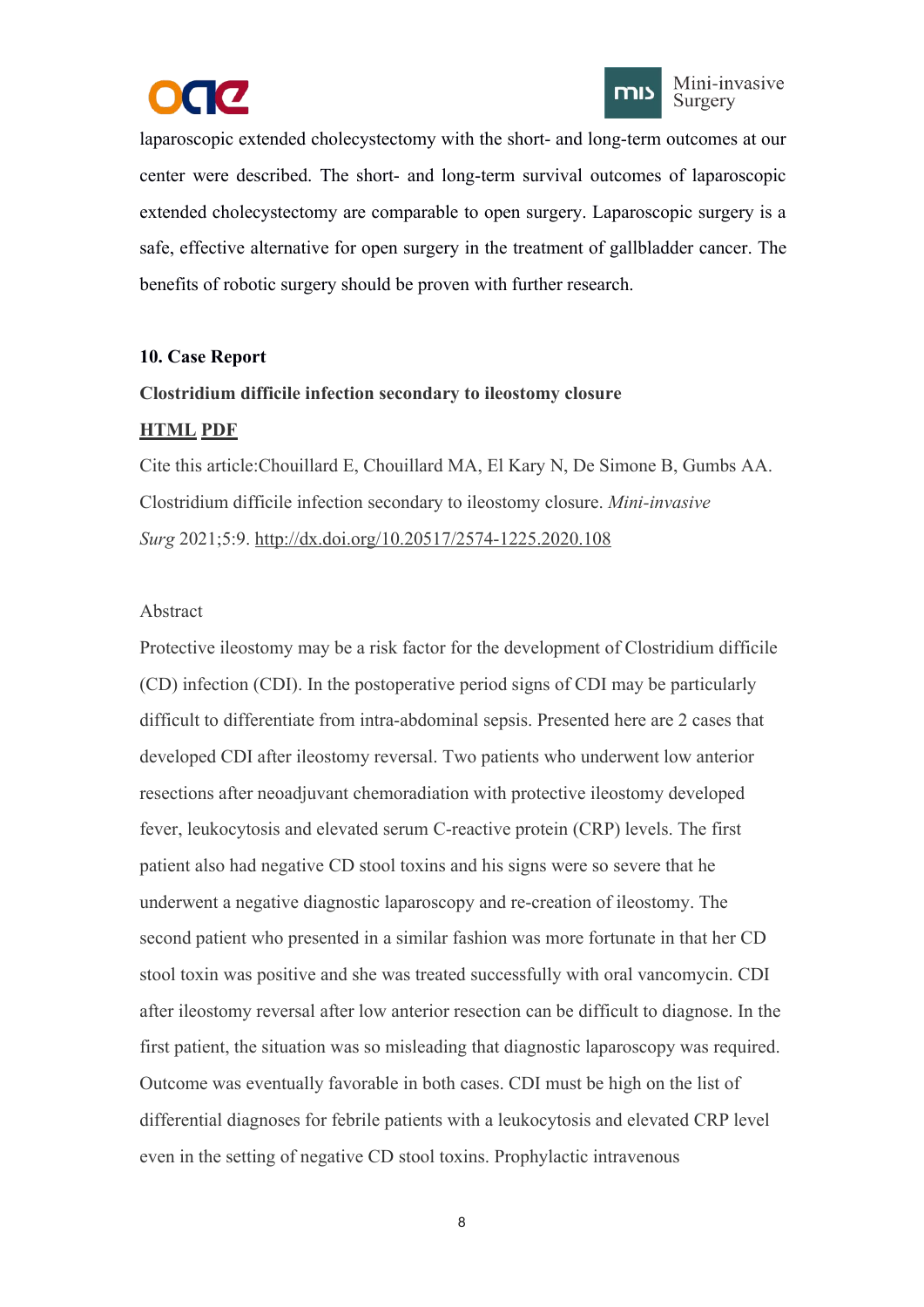



<span id="page-11-0"></span>metronidazole and/or vancomycin enemas should be considered prior to colorectal surgery when a protective ileostomy is likely.

## **11. Case Report**

**Laparoscopic cholecystectomy with indocyanine green fluorescence in patient with situs inversus totalis**

## **[HTML](https://misjournal.net/article/view/3980) [PDF](https://misjournal.net/article/download/3980) [VIDEO](https://misjournal.net/files/talkvideo/3980.mp4)**

Cite this article: Tirelli F, Grieco M, Biondi A, Belia F, Persiani R. Laparoscopic cholecystectomy with indocyanine green fluorescence in patient with situsinversus totalis. *Mini-invasive Surg* 2021;5:15. <http://dx.doi.org/10.20517/2574-1225.2021.04>

## Abstract

Situs Viscerum Inversus (SVI) is a rare autosomal recessive disease. Because of this particular anatomy, it could be challenging for the surgeon to perform any abdominal procedure, including laparoscopic cholecystectomy. In these situations, indocyanine green fluorescence cholangiography can be essential. A 29-year-old female with documented situs viscerum inversus totalis underwent laparoscopic cholecystectomy with a four-trocar technique. Switching the vision to the near-infrared camera, which elicited the indocyanine green molecules, the surgeon could easily identify the common bile duct and the cystic duct. Switching back to the normal vision, the operator completed the dissection. The described procedure is still challenging due to the "mirror effect" and the uncommon position of the surgical instruments, especially for right-handed surgeons. Indocyanine green fluorescence angiography can help the surgeon identify the structures in cases of non-regular anatomy such as this.

#### **12. Technical Note**

#### **Mastering TAPP inguinal hernia repair-tips and tricks**

## **[HTML](https://misjournal.net/article/view/3934) [PDF](https://misjournal.net/article/download/3934) [VIDEO](https://misjournal.net/files/talkvideo/3934.mp4)**

Cite this article: Ielpo B. Mastering TAPP inguinal hernia repair-tips and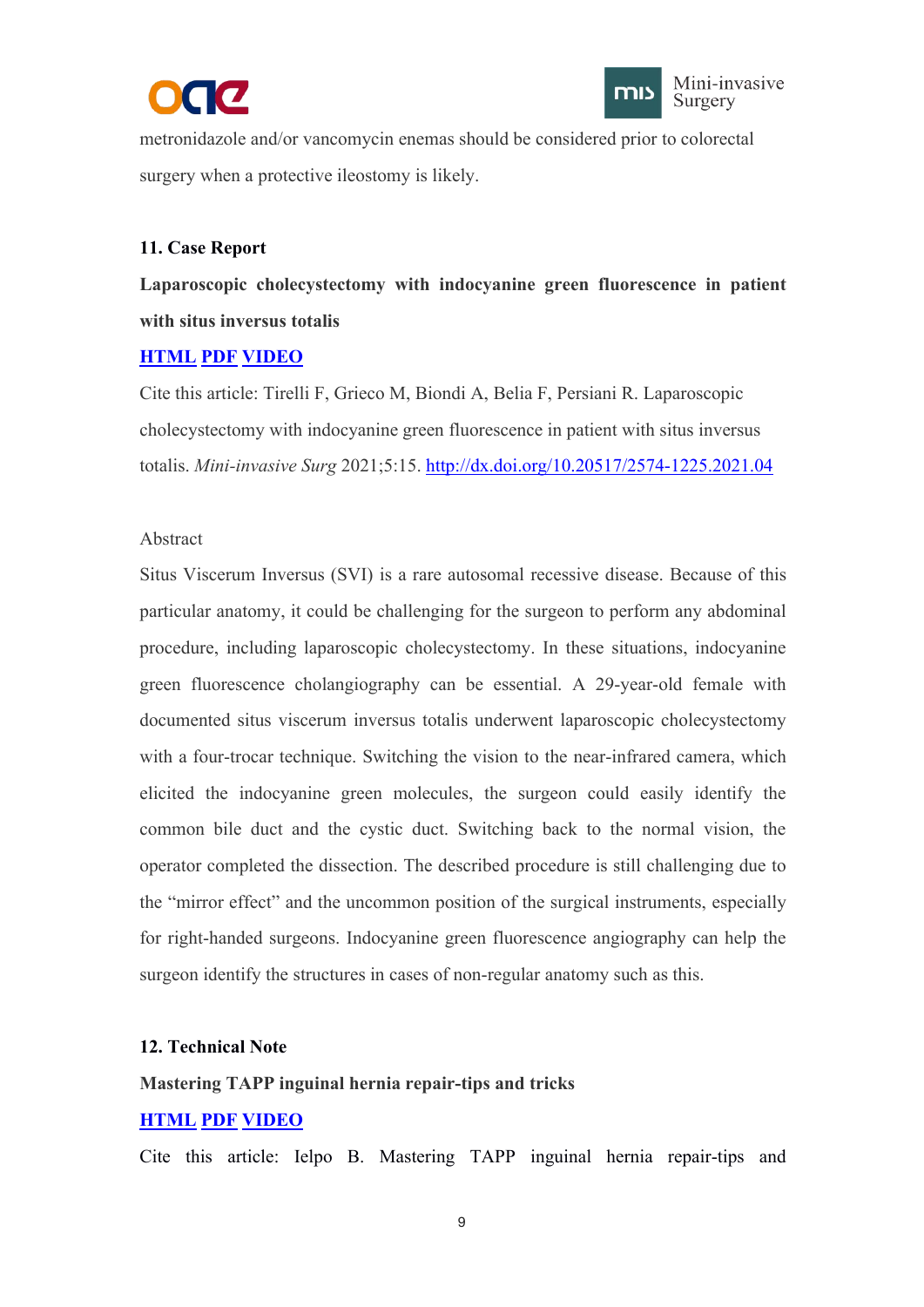<span id="page-12-0"></span>



## Abstract

Laparoscopic minimally invasive surgery is increasing, and in the last decade some modifications of the technique have been introduced, especially concerning mesh type, fixation, and peritoneal closure, which are herein individually discussed. Currently, a standard unique technique is still missing, and modifications of the technique might be useful in challenging cases, such as the use of fibrine glue to both fix the mesh and close the peritoneum. The aim of this technical note essay is to discuss and update some tips and tricks as well as recent modifications of the trans-abdominal preperitoneal (TAPP) repair of groin hernia.

## **13. Case Report**

**Laparo-endoscopic single site hysterectomy in renal transplant women using conventional laparoscopic instruments**

## **[HTML](https://misjournal.net/article/view/4072) [PDF](https://misjournal.net/article/download/4072)**

**Cite this article:** Goh WA, Tan EMX, Nadarajah R. Laparo-endoscopic single site hysterectomy in renal transplant women using conventional laparoscopic instruments. *Mini-invasive Surg* 2021;5:30. <http://dx.doi.org/10.20517/2574-1225.2021.42>

#### **Abstract**

Kidney transplant recipients are at a higher risk of developing cancers as compared to the general population. This is of concern when it comes to gynaecological pathologies because the transplanted kidney lies in the pelvic region, in close proximity to the diseased organ. The successful use of laparo-endoscopic single site surgery with conventional laparoscopic instruments for total hysterectomy and bilateral salpingo-oophorectomy in three patients with prior renal transplantation is reported.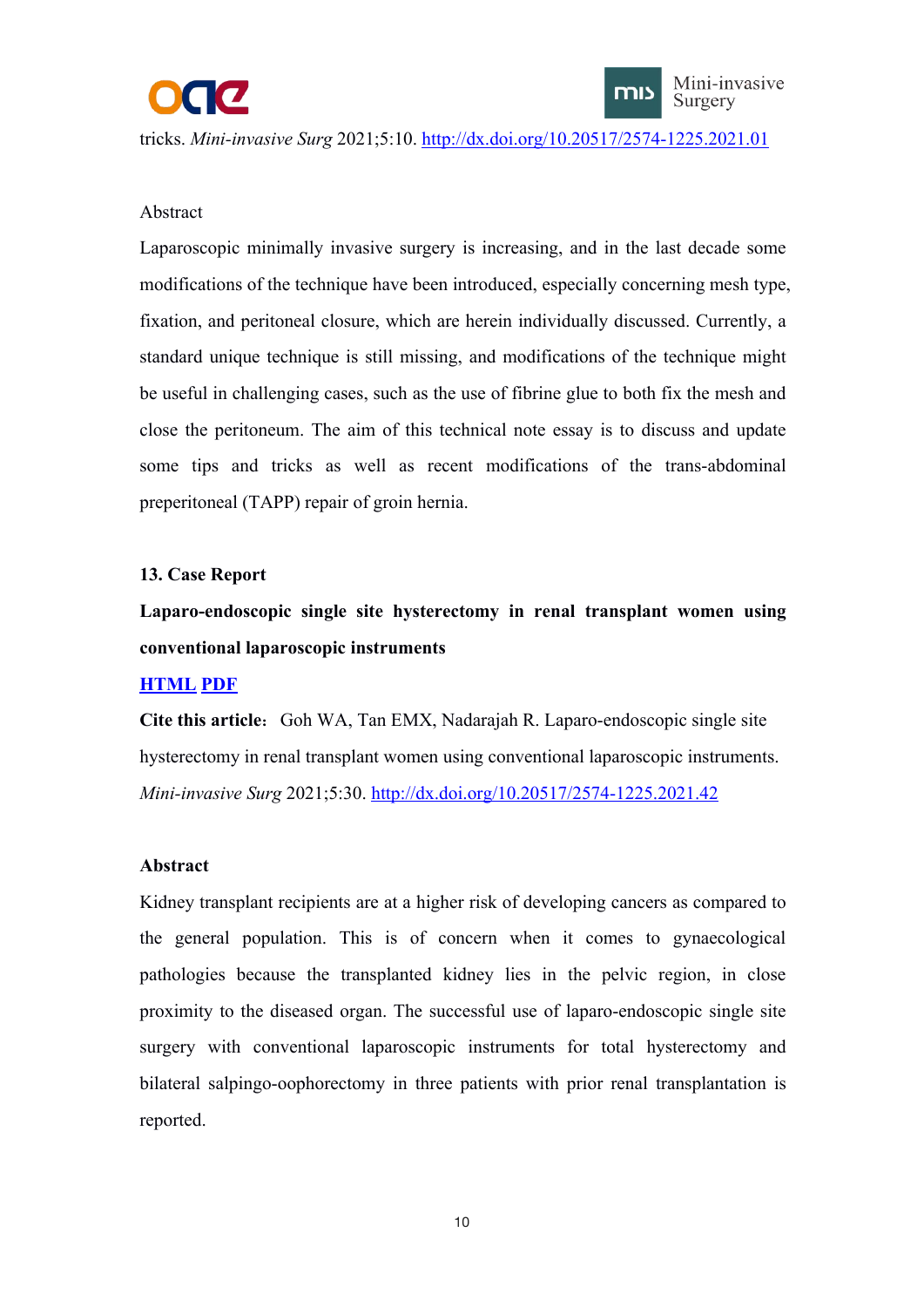



## <span id="page-13-0"></span>**14. Original Article**

**Single-port laparoscopic myomectomy in the virgin womb - a retrospective analysis of 31 consecutive cases**

## **[HTML](https://misjournal.net/article/view/3426) [PDF](https://oaepublishstorage.blob.core.windows.net/18bc0f77-39f7-4bef-a231-67358bbf04c0/3426.pdf)**

Cite this article: Tang FH. Single-port laparoscopic myomectomy in the virgin womb - a retrospective analysis of 31 consecutive cases. *Mini-invasive Surg* 2020;4:24. <http://dx.doi.org/10.20517/2574-1225.2019.60>

## Abstract

Aim: We aimed to evaluate the feasibility of single-port laparoscopic myomectomy in the virgin womb.

Methods: A retrospective chart review of 31 consecutive cases between November 2017 and October 2019 performed by a single surgeon was performed.

Results: The mean age of patient was  $50.10 \pm 7.79$  years old. The mean BMI was  $23.55 \pm 4.36$  kg/m2. The mean number of myoma in single patient was  $3.84 \pm 2.45$ pieces. The mean maximum diameter of myoma in single patient was  $11.24 \pm 3.27$  cm. The mean operation time was  $182.32 \pm 52.39$  min. The mean blood loss was  $231.77 \pm 1.5$ 238.90 mL. The Visual Analogue Score (VAS) of pain when immediately arriving at the ward after operation was  $2.32 \pm 1.60$ . The VAS after 24 h dropped to  $1.23 \pm 1.43$ . In total, 119 myomas were removed in our study. There were 15 (48.4%) women with more than four myomas. Fifteen (48.4%) women had more than two myomas that were  $> 5$  cm. There were 58 (48.74%) intramural myomas, with mean diameter of  $6.72 \pm 4.41$  cm. Fifty-two (43.70%) subserous type myoma were removed with mean diameter  $2.58 \pm 3.35$  cm. Posterior myoma accounted for five  $(4.20\%)$  pieces with mean diameter of  $9.30 \pm 4.49$  cm. The broad ligament type myoma accounted for four pieces (3.36%), and the mean diameter was  $3.74 \pm 1.87$  cm. There were 51 (42.9%) myomas > 5 cm in diameter. Among the different types of myoma, there were 36 (62.1%) intramural type and 6 (11.5%) subserous type, and all posterior and broad ligament type were > 5 cm in diameter. The blood loss and operation time showed no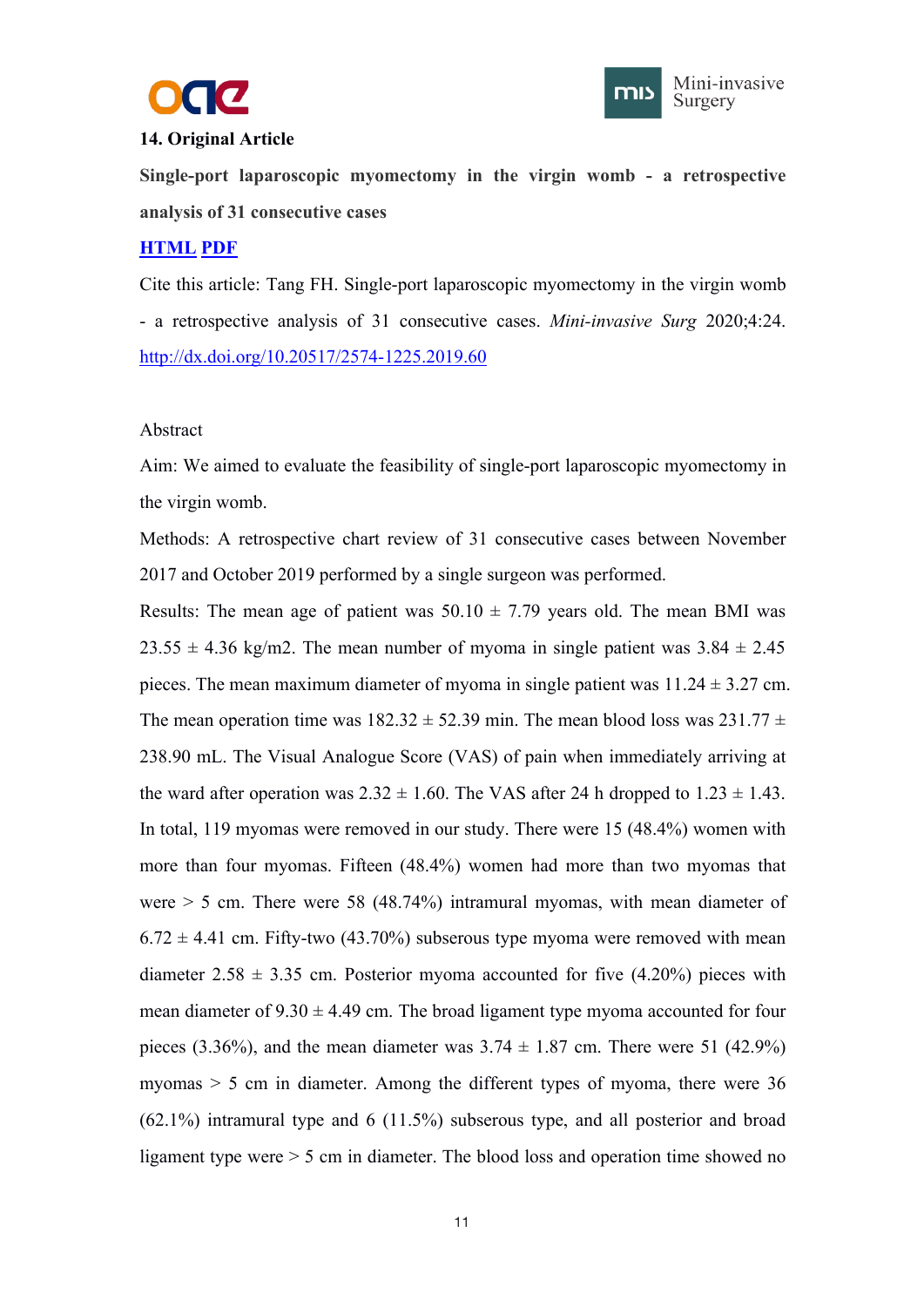



<span id="page-14-0"></span>relationship to myoma number. There were differences in blood loss ( $P = 0.0359$ ) and operation time ( $P = 0.0537$ ) based on the maximum diameter of myoma. No learning curve was noted in the cumulative sum control chart analysis of the 31 consecutive cases.

Conclusion: In our 31 consecutive cases, the operation time, blood loss, and postoperative VAS score were all comparable to the previously published literature for single-port laparoscopic myomectomy. It is feasible for virgin women with symptomatic myoma to receive single-port laparoscopic myomectomy.

## **15. Review**

**Robotic or laparoscopic surgery for rectal cancer - which is the bestanswer? a comprehensive review of non-oncological outcomes and learning curve** [Full-Text](https://misjournal.net/article/view/3640) [PDF](https://oaepublishstorage.blob.core.windows.net/e3558a4b-54bb-4593-bd6c-434e320f4fa8/3640.pdf)

**Copy here to cite this article:** Kavalukas SL, Ghuman A, Sharp SP, Wexner SD. Robotic or laparoscopic surgery for rectal cancer - which is the bestanswer? a comprehensive review of non-oncological outcomes and learning curve. Mini-invasive Surg 2020;4:61. http://dx.doi.org/10.20517/2574-1225.2020.71

## **Abstract**

Much effort has been spent evaluating the difference between robotic and laparoscopic surgery platforms for rectal cancer. There is a plethora of literature comparing outcomes for intraoperative events, postoperative complications, long term outcomes, cost, and learning curve. The data are conclusive regarding the higher cost of robotic surgery compared to laparoscopic surgery. This article is a comprehensive review of the available literature regarding intraoperative and postoperative outcomes. For practically all parameters evaluated, there are no significant differences between the two platforms. The ultimate decision on whether to perform robotic vs. laparoscopic surgery should be based on surgeon preference and familiarity with equipment, as well as local resources.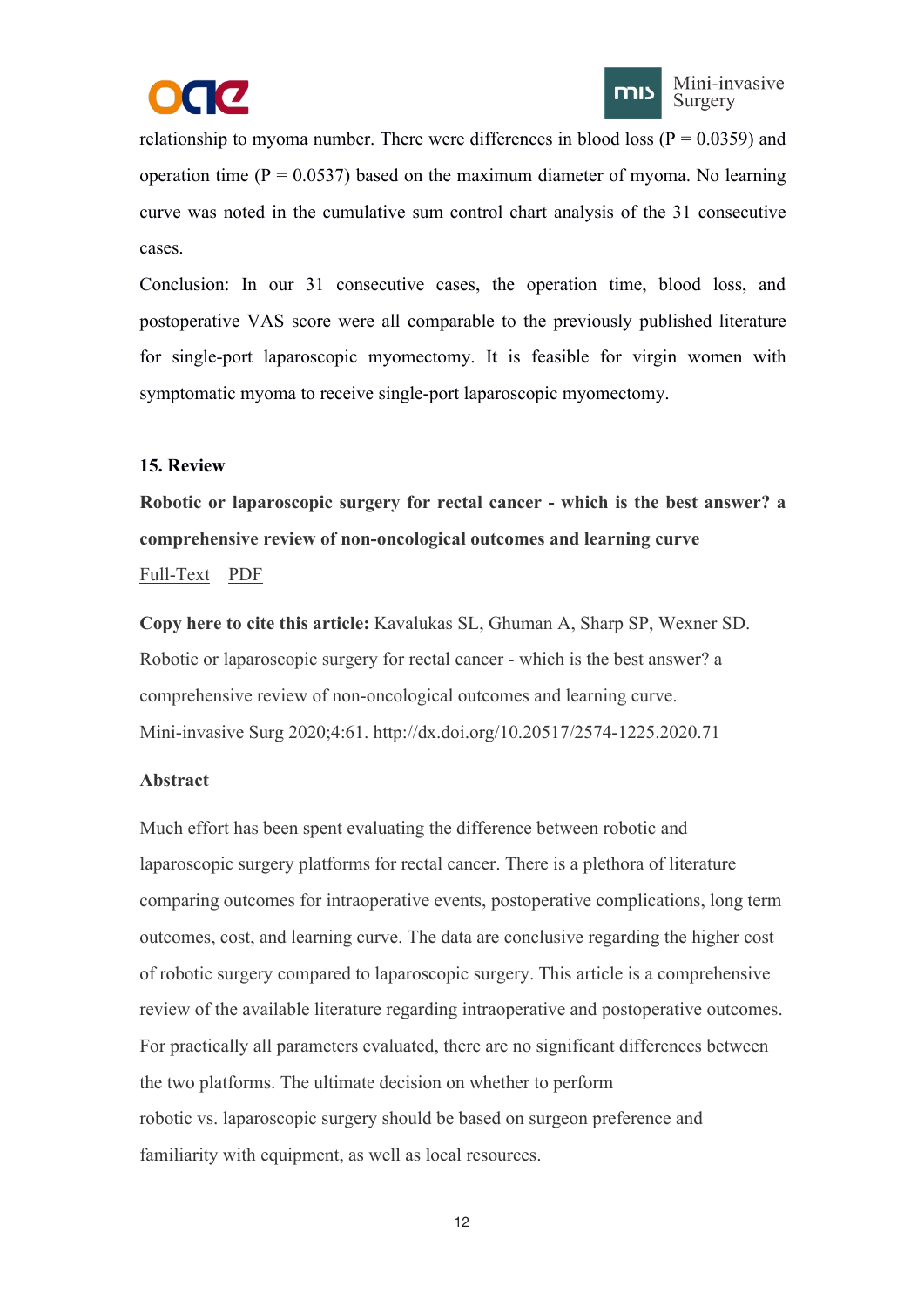



## <span id="page-15-0"></span>**16. Review**

**Robotic or laparoscopic surgery for rectal cancer - which is the best answer? A comprehensive review of oncological outcomes**

## **[HTML](https://misjournal.net/article/view/3776) [PDF](https://oaepublishstorage.blob.core.windows.net/8407140a-3cd4-4849-815a-22081eec3b9c/3776.pdf)**

Cite this article: Ghuman A, Kavalukas S, Wexner SD. Robotic or laparoscopic surgery for rectal cancer - which is the bestanswer? A comprehensive review of oncological outcomes. *Mini-invasive Surg* 2020;4:84.

<http://dx.doi.org/10.20517/2574-1225.2020.88>

## Abstract

Treatment of rectal cancer is ever evolving with the introduction of newer surgical technologies and multimodal treatment approach. The literature evaluating the various surgical treatment options with regards to operative and nonoperative outcomes is abundant. This is a comprehensive review focused on oncological outcomes of rectal cancer resection performed robotically or laparoscopically. Based on the current literature available, there is no significant difference in total mesorectal excision completeness, lymph node harvest, positive circumferential resection margin, or proximal resection margin between robotic and laparoscopic approaches for rectal resection. Selection of surgical approach should not be based on pathological outcomes as they are equivalent.

## **17. Review**

**Minimally invasive right colectomy - from conventional laparoscopic resection to robotic-assisted surgery: a narrative review**

## [Full-Text](https://misjournal.net/article/view/3284) [PDF](https://oaepublishstorage.blob.core.windows.net/f5d267af-f885-41bc-83ac-cf51035d926d/3284.pdf)

**Copy here to cite this article:** Moroni P, Payá-Llorente C, Lauka L, Reitano E, Memeo R, Gavriilidis P, Brunetti F, Martínez-Pérez A. Minimally invasive right colectomy - from conventional laparoscopic resection to robotic-assisted surgery: a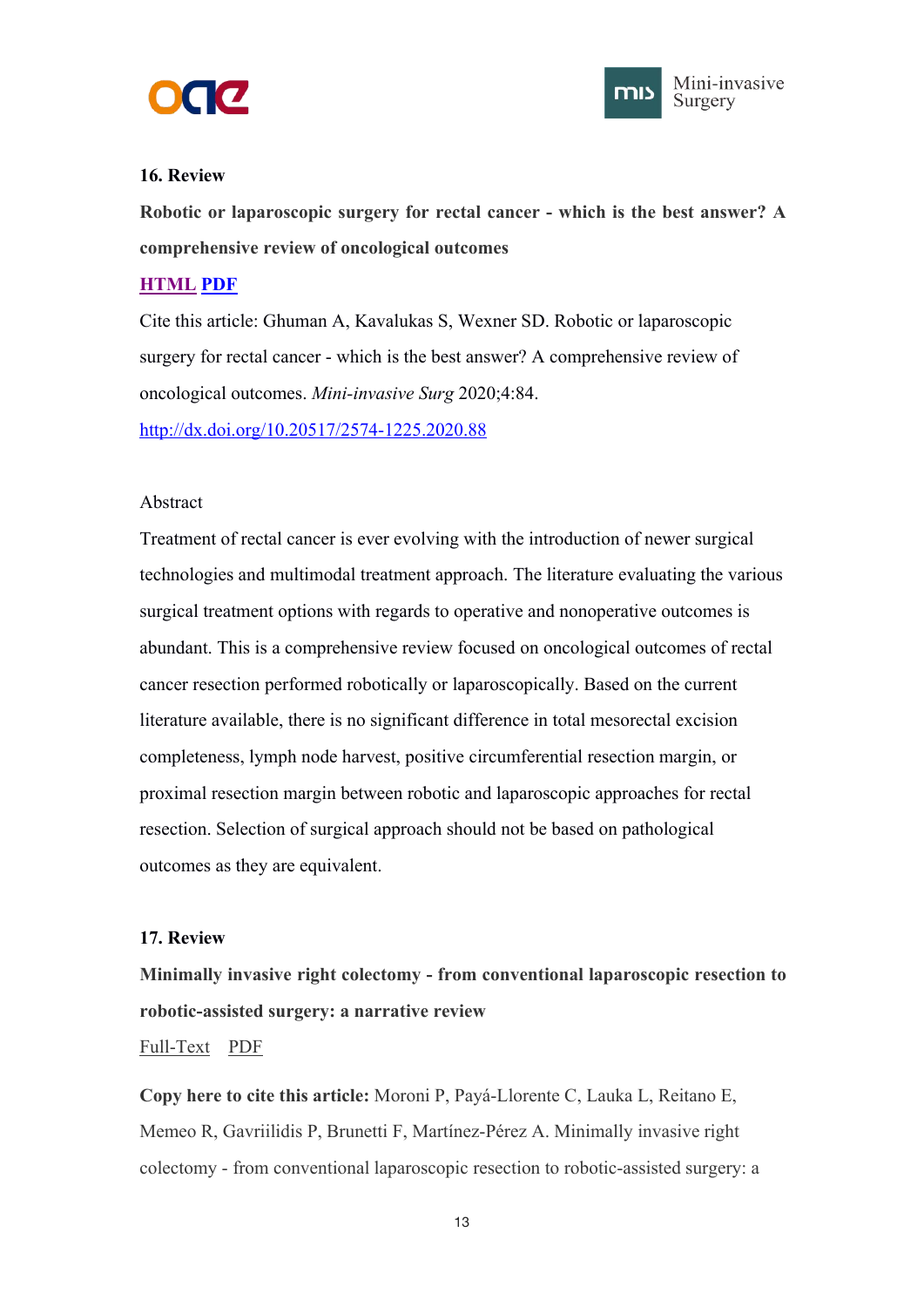



<span id="page-16-0"></span>narrative review. *Mini-invasive Surg* 2019;3:36. <http://dx.doi.org/10.20517/2574-1225.2019.34>

## Abstract

Robotic-assisted abdominal surgery was introduced with the aim of overcoming the drawbacks of the conventional laparoscopic approach. The present narrative review focuses on the comparison between laparoscopic and robotic-assisted approaches for right colectomy (RC) regarding short- and long-term outcomes, costs, and learning curve. The main technical aspects related to the use of robotic assistance for this specific procedure are further discussed. Minimally invasive RC is considered technically challenging due to the particularities of the right and middle colic vascular anatomy. Robotic RC is not yet widespread due to its high cost and longer operating time. However, its use may result in advantages regarding short-term clinical outcomes, and it facilitates the acquisition of basic surgical skills by speeding up the learning curve of minimally invasive colorectal surgery.

#### **18. Technical Note**

**Advances and understanding pitfalls of laparoscopic transhiatal esophagectomy with en bloc mediastinal lymph node dissection**

#### **[Full-Text](https://misjournal.net/article/view/3593) [PDF](https://oaepublishstorage.blob.core.windows.net/b21f7d99-6eeb-4314-8d59-8313a80d10ef/3593.pdf)**

**Copy here to cite this article:** Shiozaki A, Fujiwara H, Konishi H, Shimizu H, Kudou M, Arita T, Kosuga T, Morimura R, Kuriu Y, Ikoma H, Kubota T, Okamoto K, Otsuji E. Advances and understanding pitfalls of laparoscopic transhiatal esophagectomy with en bloc mediastinal lymph node dissection. *Mini-invasive Surg* 2020;4:50. <http://dx.doi.org/10.20517/2574-1225.2020.31>

#### Abstract

We began performing mediastinal lymph node dissection using the laparoscopic transhiatal approach in 2009. Following the initiation of the single-port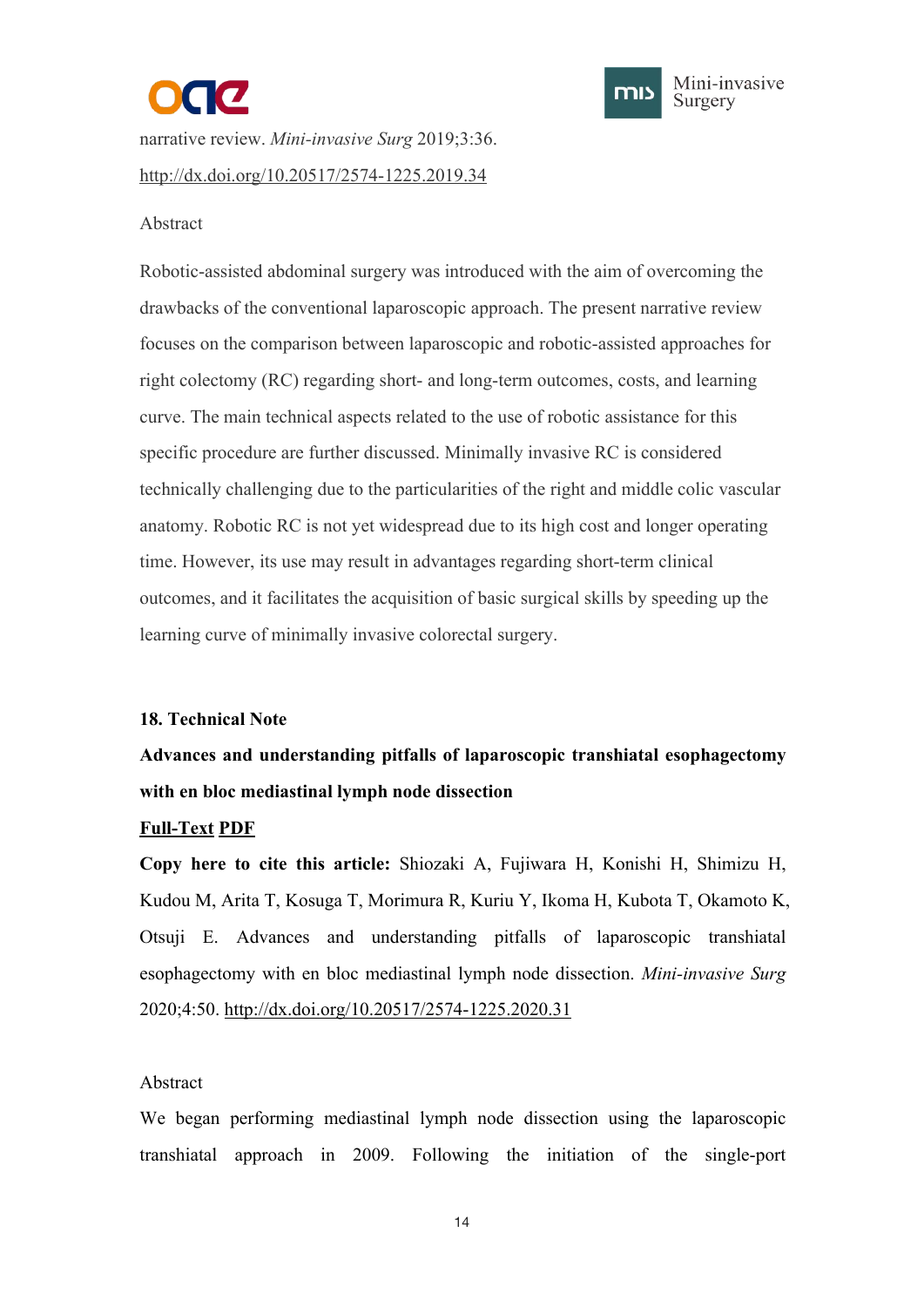



Mini-invasive Surgery

<span id="page-17-0"></span>mediastinoscopic cervical approach in 2014, we developed a technique for transmediastinal radical esophagectomy without a thoracic approach. We herein describe our surgical procedures for *en bloc* mediastinal lymph node dissection by the laparoscopic transhiatal approach with a focus on pitfalls. We opened the esophageal hiatus and the working space was secured using long retractors. During division of the right crus of the diaphragm, we made efforts to avoid damaging the left hepatic vein and inferior vena cava. Dissection of the posterior plane of the pericardium was extended to the cranial side, and the bilateral inferior pulmonary veins were identified. To avoid misorientation, the posterior plane was initially extended along the long axis of the esophagus. The anterior and posterior sides of the posterior mediastinal lymph nodes were then both dissected. These lymph nodes were lifted in a sheet-like form and then cut along the borderline of the left mediastinal pleura. The right side of the mediastinal lymph nodes was then dissected. To avoid damaging the arch of the azygos vein, it was identified at the dorsal side of the right main bronchus prior to lymph node dissection. This procedure decreased the total operative time, total operative bleeding, and postoperative respiratory complications without reducing the quality of lymphadenectomy. In conclusion, the procedure described herein resulted in a good surgical view and safe *en bloc* mediastinal lymph node dissection. A detailed understanding of mediastinal 3D anatomy and specific pitfalls is crucial for the successful use of this approach.

#### **19. Original Article**

**Totally laparoscopic total gastrectomy: challenging but feasible: a single center case series**

#### [Full-Text](https://misjournal.net/article/view/3051) [PDF](https://oaepublishstorage.blob.core.windows.net/8dd620fb-a269-45d5-9800-3b3ecccc274b/3051.pdf)

**Copy here to cite this article:** Mazzola M, Gualtierotti M, De Martini P, Ber toglio CL, Morini L, Achilli P, Zironda A, Ferrari G. Totally laparoscopic tota l gastrectomy: challenging but feasible: a single center case series. *Mini-invasiv*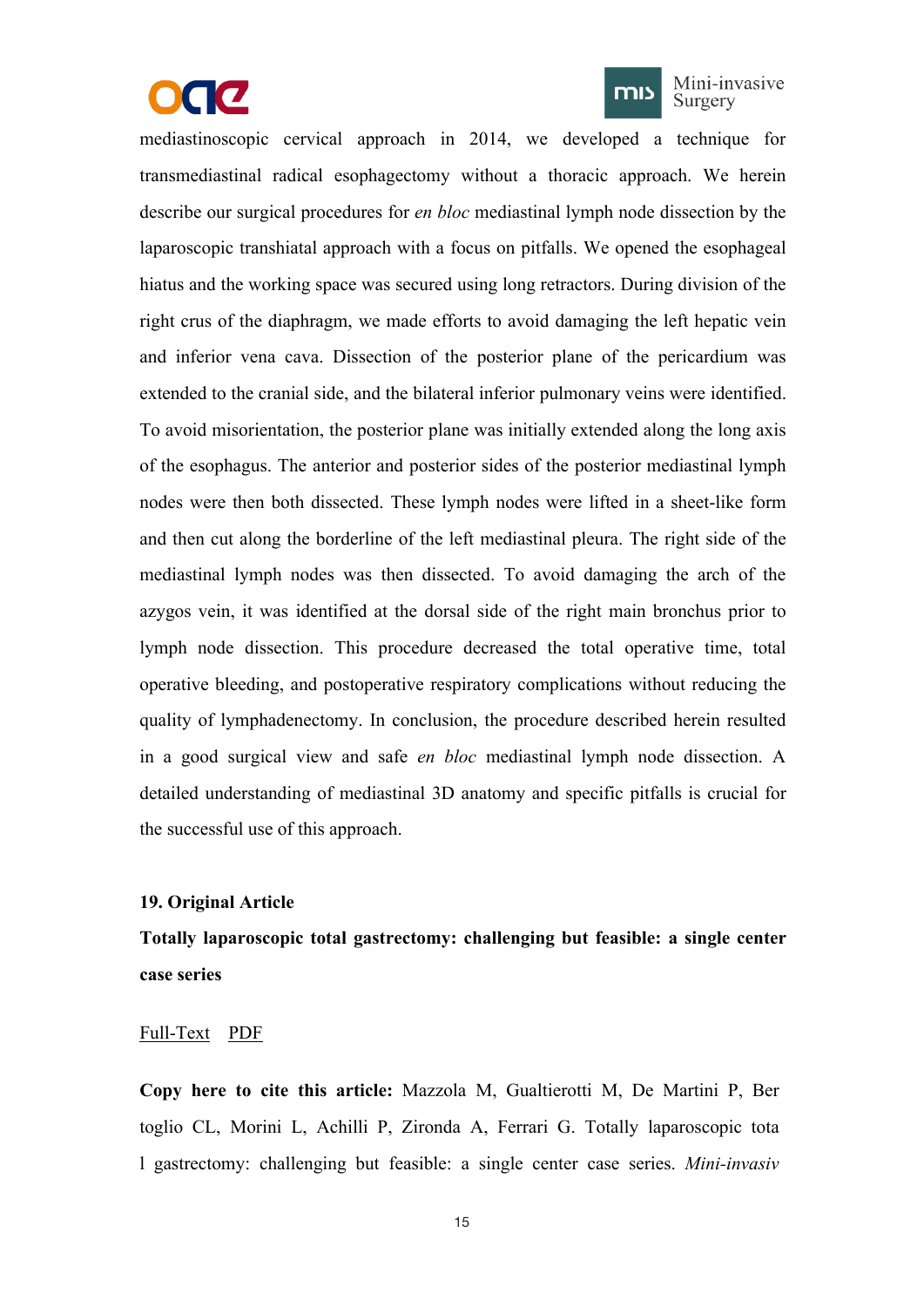



<span id="page-18-0"></span>*e Surg* 2019;3:12. <http://dx.doi.org/10.20517/2574-1225.2019.05>

## Abstract

Aim: To report the initial monocentric experience of totally laparoscopic total gastrectomy, assessing its feasibility and safety, especially relating to the challenging step of esophago-jejunal (E-J) reconstruction.

Methods: All consecutive patients, underwent laparoscopic total gastrectomy for gastric cancer with curative intent, between January 2017 and June 2018 at our institution, were considered. Data of the selected patients was retrieved from a prospectively collected database. Short and long term outcomes were analyzed.

Results: Ten patients underwent totally laparoscopic total gastrectomy with D2 lymphadenectomy and 4 of these had received preoperative chemotherapy; Two patients also received the lymphadenectomy of the station 10. E-J reconstruction consisted of hemi-double stapling technique with transorally inserted anvil in 1 case, side-to-side overlap anastomosis in 5 cases and end-to-side anastomosis in 4 cases. One patient experienced intraoperative complications needing conversion to laparotomy. Seven patients experienced postoperative complications, three of these were severe according to Dindo-Clavien classification. All the specimens had free proximal resection margins with R0 resection in all the cases. Average postoperative length of hospital stay was 10 days and no patients died during hospitalization. Median overall survival and disease-free survival were 15.5 and 12.5 months respectively.

Conclusion: Totally laparoscopic total gastrectomy is a feasible and safe option in the treatment of gastric cancer. The choice about the type of E-J reconstruction should be based on the single patient's features and on the dexterity of the surgeon who should be able to perform more than one option for a tailored approach.

## **20. Review**

**Laparoscopic lymph nodes dissection for advanced gastric cancer: the current status and the perspective**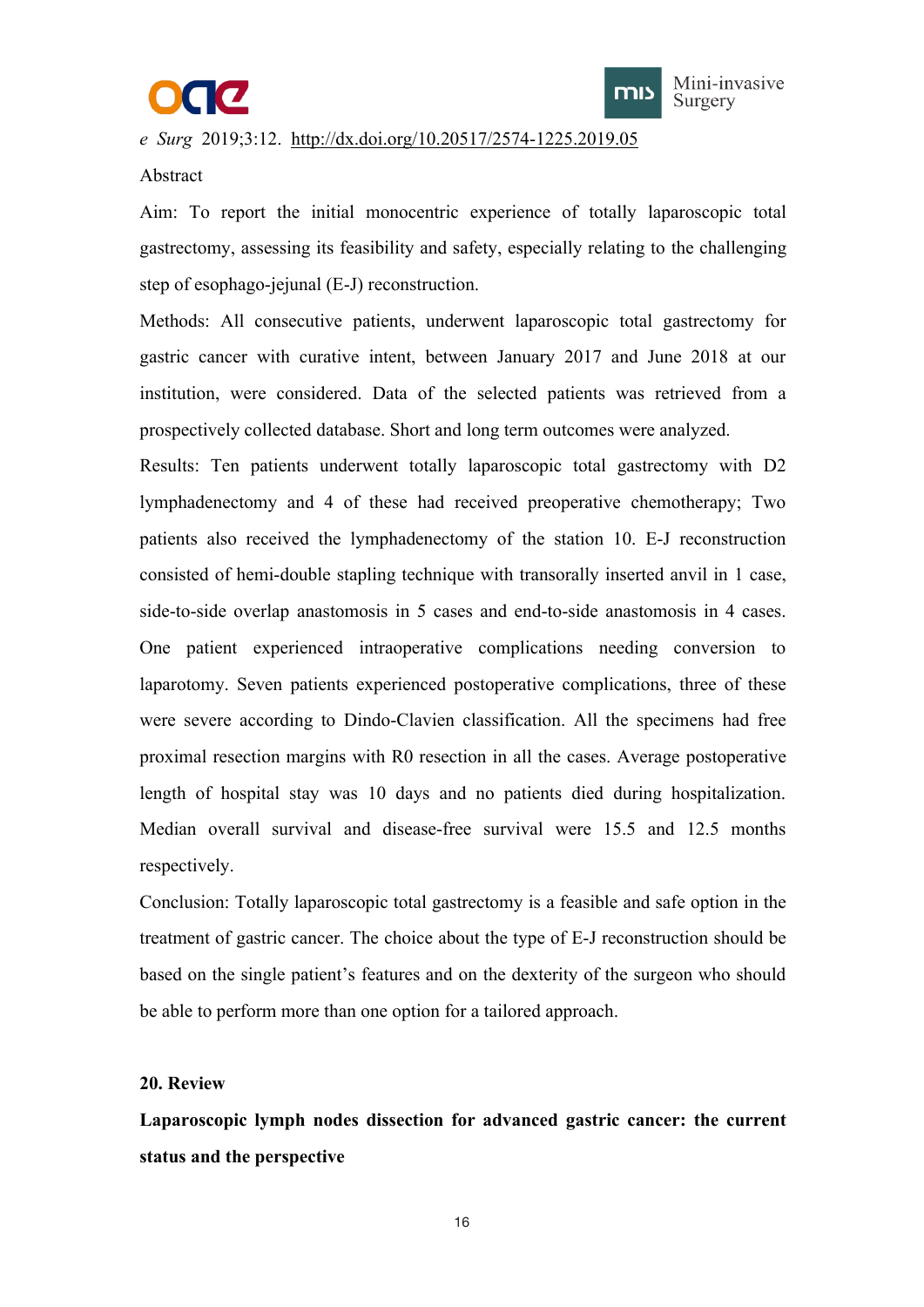<span id="page-19-0"></span>



**Copy here to cite this article:** Shimada M, Amaya S, Munemoto Y, Mitsui T. Laparoscopic lymph nodes dissection for advanced gastric cancer: the current status and the perspective. *Mini-invasive Surg* 2019;3:7. <http://dx.doi.org/10.20517/2574-1225.2018.78>

#### Abstract

The laparoscopic gastrectomy (LG) with D2 lymph node dissection (LND) for advanced gastric cancer (AGC) have been widely done. However, the applicability to more advanced disease is still under debate. Actually, there are a lot of technical demands against D2 LND for AGC, e.g., total omentectomy, splenic hilar node dissection, and the management for bulky lymph nodes, etc. Recently, extensive research has been gradually performed in the field of LG for AGC and demonstrated that LG for AGC is a safe and feasible procedure with better short-term outcomes compared with open gastrectomy. Also, large-scaled phase III trials are ongoing, and their long-term outcomes are awaited the publication in the near future. LG with D2 LND by expert surgeons under the cautious indications could be acceptable treatment for locally AGC. On the other hand, we should keep searching for solutions to the technical or oncological issues, and long-term outcome of phase III study should be warranted for standard treatment. Robotic surgery, LG following neoadjuvant chemotherapy, or conversion therapy using LG for several stage IV patients may help us clear the technical hurdles, and may show survival advantages in the future.

#### **21. Original Article**

# **Laparoscopic vs. open distal gastrectomy for advanced gastric cancer in elderly patients: a retrospective study**

## [Full-Text](https://misjournal.net/article/view/3002) [PDF](https://oaepublishstorage.blob.core.windows.net/9d9e549e-0021-491e-ae87-0e5cc6d73227/3002.pdf)

**Copy here to cite this article:** Yuu K, Tsuchihashi K, Toyoda S, Kawasaki M, Kameyama M. Laparoscopic vs. open distal gastrectomy for advanced gastric cancer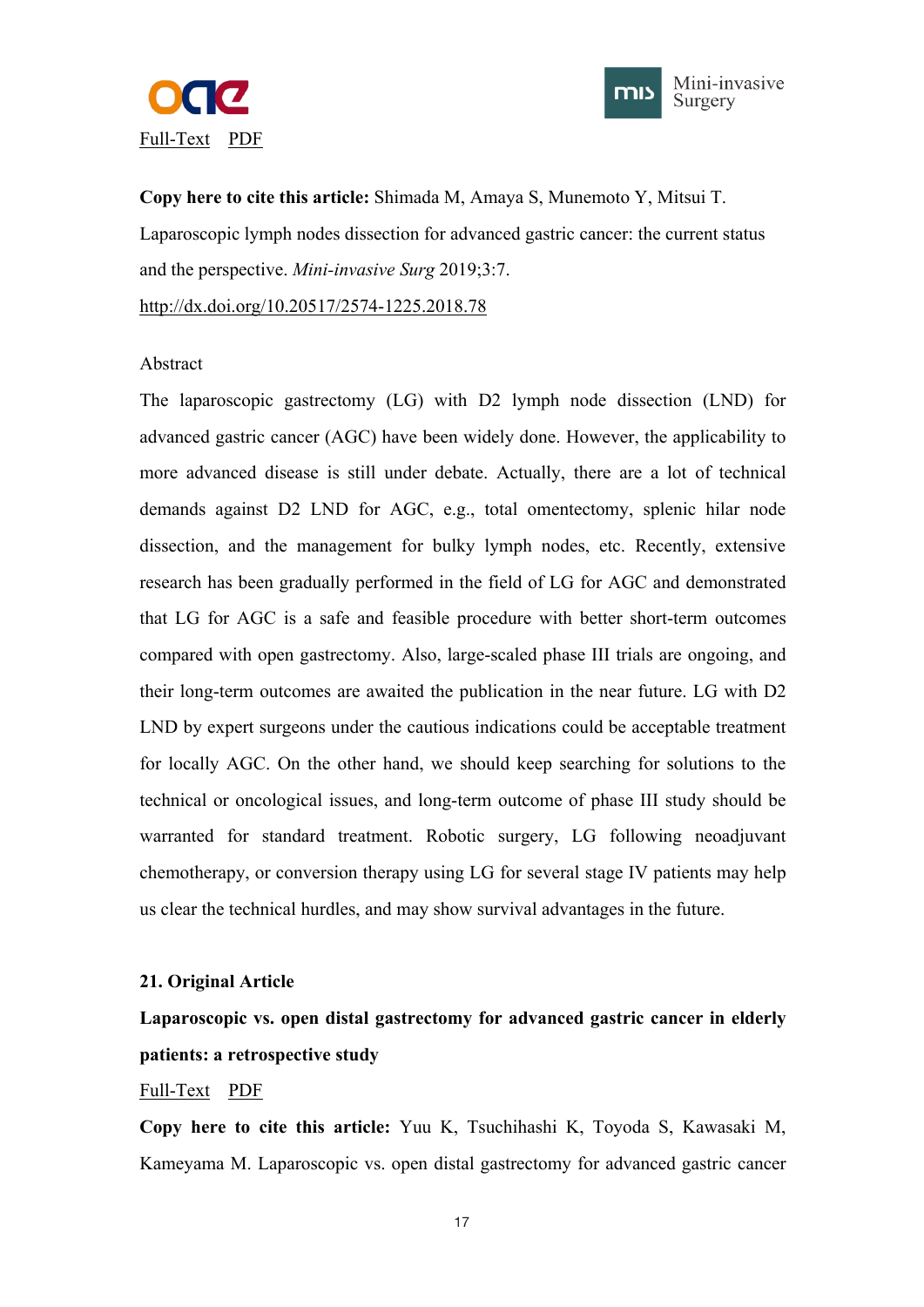



<span id="page-20-0"></span>in elderly patients: a retrospective study. *Mini-invasive Surg* 2019;3:6. <http://dx.doi.org/10.20517/2574-1225.2018.73>

#### Abstract

Aim: It is unclear whether elderly patients with advanced gastric cancer can benefit from laparoscopic gastrectomy. This study aimed to compare the surgical and early postoperative outcomes of laparoscopic distal gastrectomy with those of open distal gastrectomy for advanced gastric cancer in elderly patients aged 75 years orolder.

Methods: We retrospectively examined all elderly patients who underwent laparoscopic distal gastrectomy or open distal gastrectomy from October 2010 to October 2017 using prospectively collected data. Operative results, hospital courses, and survival rates were compared between the two groups.

Results: Distal gastrectomy was performed in 60 patients, laparoscopically in 20 and through open surgery in 40. The laparoscopic group had significantly lesser intraoperative blood loss (100 mL vs. 300 mL;  $P < 0.001$ ) and shorter mean postoperative hospital stays (12 days vs. 23 days;  $P < 0.001$ ). The overall 3-year survival rate was 50.1% in the laparoscopic group and 41.7% in the open group ( $P =$ 0.531).

Conclusion: Laparoscopic distal gastrectomy led to a faster return to a full diet and a shorter postoperative hospital stay in our study, and it was well tolerated by elderly patients with advanced gastric cancer.

#### **22. Original Article**

**Intracorporeal hemi-hand-sewn technique for Billroth-I gastroduodenostomy after laparoscopic distal gastrectomy: comparative analysis with laparoscopy-assisted distal gastrectomy**

## [Full-Text](https://misjournal.net/article/view/2986) [PDF](https://oaepublishstorage.blob.core.windows.net/dee769d6-4034-4034-b4e2-46fe208ef7a8/2986.pdf)

**Copy here to cite this article:** Ohmura Y, Suzuki H, Kotani K, Teramoto A.I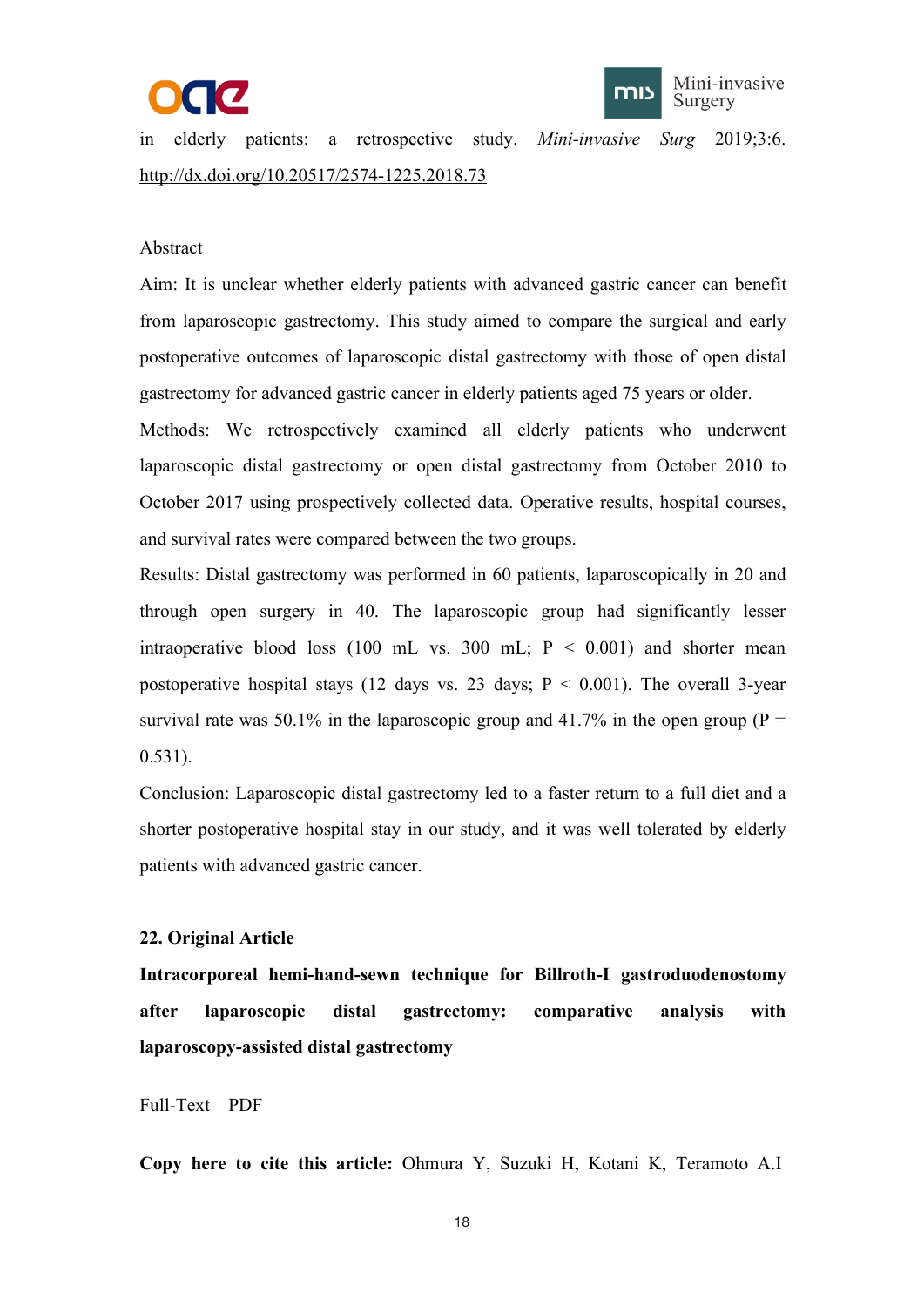



<span id="page-21-0"></span>ntracorporeal hemi-hand-sewn technique for Billroth-I gastroduodenostomy after laparoscopic distal gastrectomy: comparative analysis with laparoscopy-assisted d istal gastrectomy. *Mini-invasive Surg* 2019;3:4. [http://dx.doi.org/10.20517/2574-1](http://dx.doi.org/10.20517/2574-1225.2018.69) 225.2018.69

## Abstract

Aim: The purpose of this study was to evaluate the clinical feasibility and efficacy of the intracorporeal hemi-hand-sewn (IC-HHS) technique for Billroth-I gastroduodenostomy in comparison with extracorporeal total hand-sewn (EC-THS) anastomosis. We also examined the size of resected specimens in each procedure.

Methods: The number of enrolled cases of EC-THS and IC-HHS anastomosis groups were 85 and 110 cases, respectively. Perioperative data and the measured sizes of resected specimens were analyzed.

Results: Operation time in the IC-HHS group was significantly longer than the EC-THS group (234.8 min vs. 275.0 min,  $P < 0.01$ ), whereas intraoperative blood loss was less in the IC-HHS group (48.4 mL vs. 25.4 mL,  $P = 0.03$ ). There were no procedure-related complications in the IC-HHS group. The greater curvature of the EC-THS group was significantly shorter than the IC-HHS group (214.6 mm vs. 228.7 mm,  $P \leq 0.01$ ). There was no correlation between body mass index (BMI) and the length of the greater curvature in the IC-HHS group ( $r = 0.07$ ,  $P = 0.47$ ), but in the EC-THS group, the length of the greater curvature tends to shorten as BMI increases  $(r = -0.45, P \le 0.01)$ .

Conclusion: IC-HHS technique for Billroth-I gastroduodenostomy revealed feasible with acceptable operation time and postoperative outcome. Another advantage of total laparoscopic distal gastrectomy that intracorporeal transection can facilitate is to ensure an adequate proximal margin, especially in obese middle gastric cancer patients.

#### **23. Review**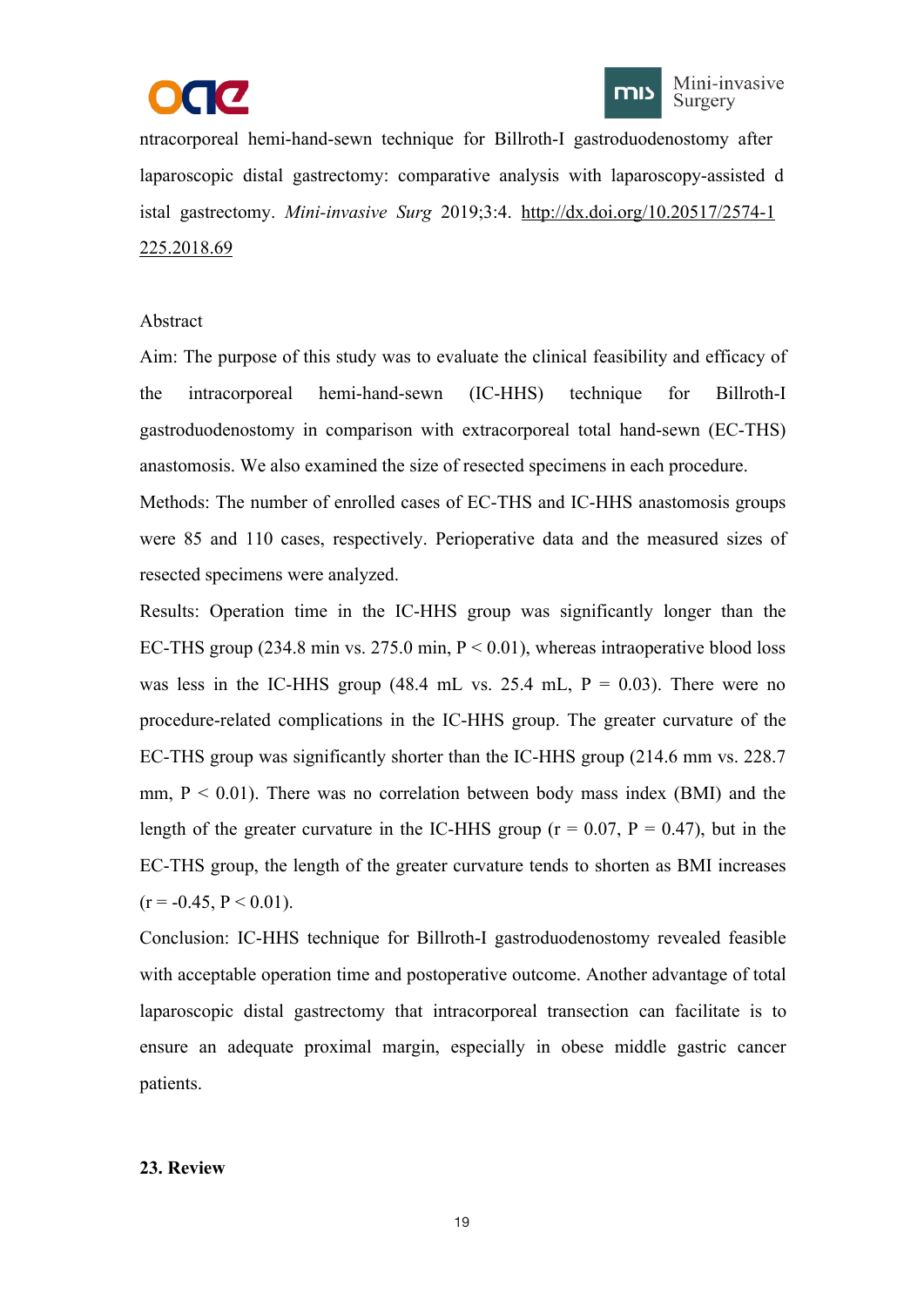



<span id="page-22-0"></span>**Current status of technique for Billroth-I anastomosis in totally laparoscopic distal gastrectomy for gastric cancer**

## [Full-Text](https://misjournal.net/article/view/2946) [PDF](https://oaepublishstorage.blob.core.windows.net/09291281-fd2f-411d-ac84-ec5483913a9a/2946.pdf)

**Copy** here to cite this article: Zhang S, Fukunaga T. Current status of technique for Billroth-I anastomosis in totally laparoscopic distal gastrectomy for gastric cancer. *Mini-invasive Surg* 2019;3:2. <http://dx.doi.org/10.20517/2574-1225.2018.64>

## Abstract

Several reconstruction techniques are possible after totally laparoscopic distal radical gastrectomy. An optimal technique of digestive tract reconstruction after distal gastrectomy has not yet been established. The ideal reconstruction should be not only for doctors but also for patients. Alimentary intake, satisfactory nutritional status and easy performing should be all considered. The aim of the study was to describe the different Billroth-I reconstruction techniques that can be proposed after totally laparoscopic distal radical gastrectomy.

## **24. Review**

## **Laparoscopic resection of liver tumors**

## **[HTML](https://misjournal.net/article/view/3036) [PDF](https://oaepublishstorage.blob.core.windows.net/2c3b7659-d97a-43bc-813a-0c3d3881e375/3036.pdf)**

Cite this article: Golhar A, Nikam V, Rao P, Mohanka R. Laparoscopic resection of liver tumors. *Mini-invasive Surg* 2019;3:9. <http://dx.doi.org/10.20517/2574-1225.2018.58>

#### Abstract

Laparoscopic liver resection is technically challenging compared to open liver surgery and has a steep learning curve. Tumors located in the posterior sector, centrally, in proximity of major vascular pedicles or in abackground of liver cirrhosis are surgically more complex with a higher risk of blood loss. There is emerging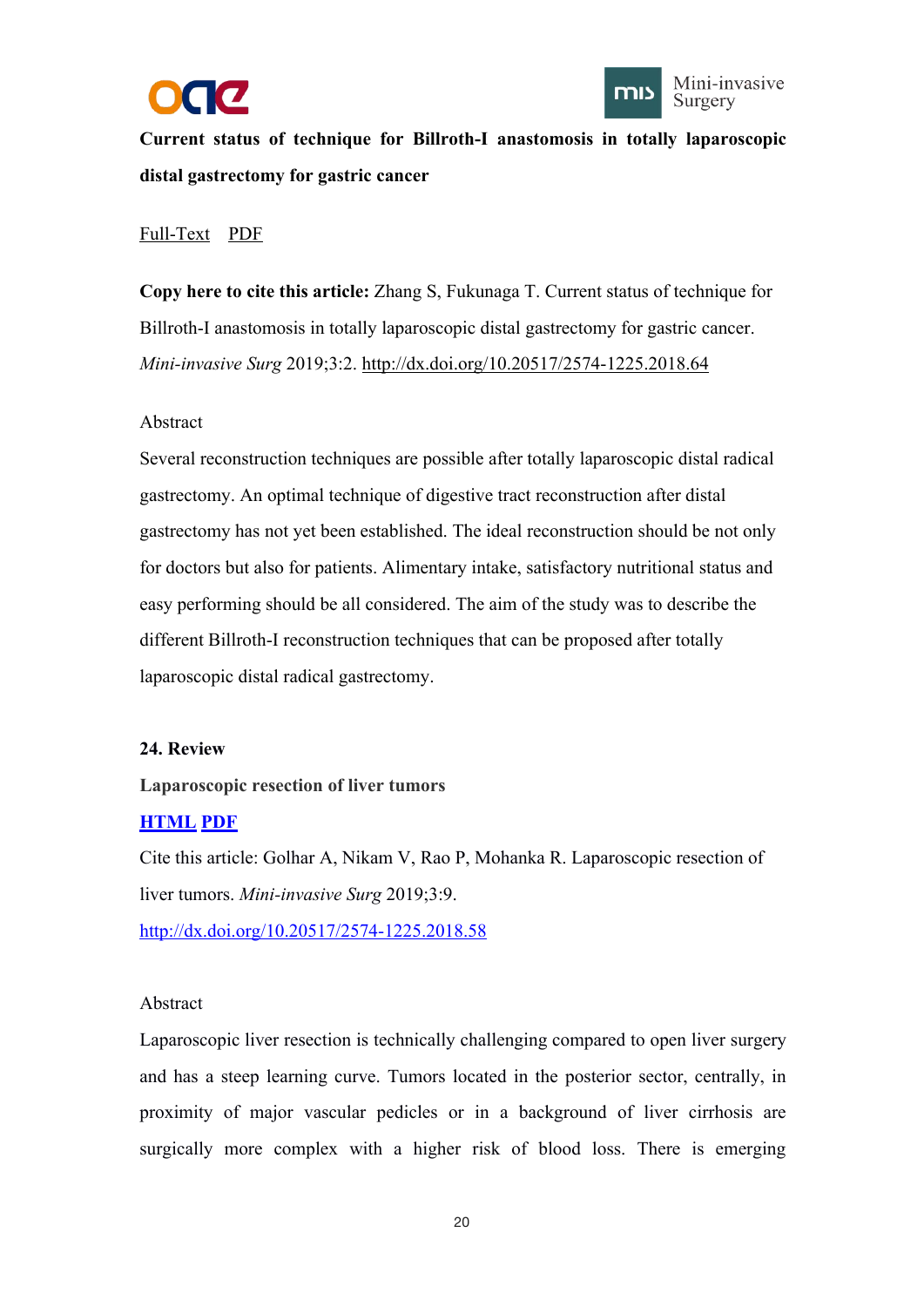



<span id="page-23-0"></span>consensus about indications for laparoscopic liver resection. While laparoscopic approach is considered standard for left lateral sectionectomy and minor laparoscopic liver resections in antero-lateral segments, with increasing experience, major resections, parenchyma sparing resections and even donor hepatectomies are being performed laparoscopically with good outcomes. Laparoscopic liver surgery is feasible and safe for well selected patients by well-trained surgeons with short-term advantages and non-inferior long-term oncologic outcomes.

## **25. Review**

**Minimally-invasive liver resection for liver tumors in children: a snapshot of the current landscape**

## **[HTML](https://misjournal.net/article/view/2941) [PDF](https://oaepublishstorage.blob.core.windows.net/a760370a-713c-4088-8328-63fd83bd0b05/2941.pdf)**

Cite this article: Cortes-Cerisuelo M, Berger M. Minimally-invasive liver resection for liver tumors in children: a snapshot of the current landscape. *Mini-invasive Surg* 2019;3:1. <http://dx.doi.org/10.20517/2574-1225.2018.60>

## Abstract

Minimally-invasive liver resection (MILR) is a promising approach and has become a standard therapy option for a variety of indications, including liver tumors, in adults. Although minimally-invasive techniques are common practices in children, the usage and literature regarding MILR in children is scarce. In this article, we give an update on the current literature, share some of our own experience and give a future outlook of the potential benefits and shortcomings regarding MILR in children.

## **26. Case Report**

**Use of an intra-aortic balloon pump during laparoscopic sleeve gastrectomy** [Full-Text](https://misjournal.net/article/view/3467) [PDF](https://oaepublishstorage.blob.core.windows.net/5dd4784c-22dc-4efc-a176-c07e7343601a/3467.pdf)

**Copy there to cite this article:** Narvaez A, Perez JE, Castro M, Seymour KA. Use of an intra-aortic balloon pump during laparoscopic sleeve gastrectomy. *Mini-invasive*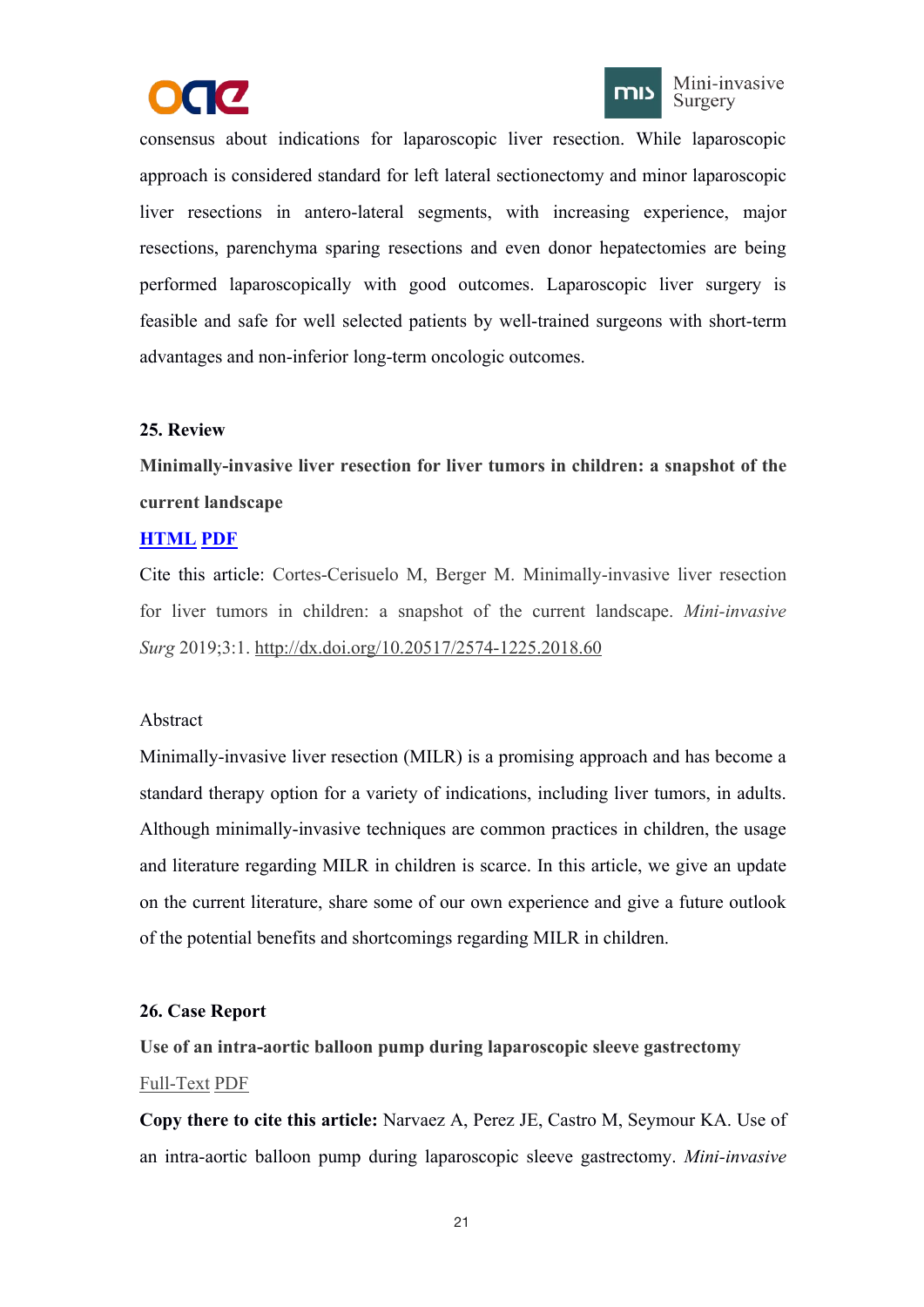<span id="page-24-0"></span>*Surg* 2020;4:31. <http://dx.doi.org/10.20517/2574-1225.2020.22>



Mini-invasive Surgery

## **Abstract**

Heart transplant is the primary treatment for end-stage heart failure; however, morbid obesity limits candidacy. Bariatric surgery performed in patients with advanced heart failure improves eligibility for heart transplantation. This is the first report of an intra-aortic balloon pump used during laparoscopic sleeve gastrectomy. A patient with morbid obesity and non-ischemic cardiomyopathy was referred for weight loss surgery prior to evaluation for heart transplantation. An intra-aortic balloon pump was placed for aggressive diuresis and cardiovascular support during laparoscopic sleeve gastrectomy. The patient did not suffer any complications or require readmission. The use of an intra-aortic balloon pump as a mechanical circulatory system provided a safe laparoscopic sleeve gastrectomy in a patient with advanced heart failure.

## **27. Review**

#### **Laparoscopic ablative techniques**

#### **[HTML](https://misjournal.net/article/view/2990) [PDF](https://misjournal.net/article/download/2990)**

**Cite this article:** Silvestri T, de Concilio B, Zeccolini G, Celia A. Laparoscopic ablative techniques. *Mini-invasive Surg* 2019;3:5. <http://dx.doi.org/10.20517/2574-1225.2018.67>

#### Abstract

Ablative techniques (AT) offer a combination of nephron-sparing and minimally invasive approaches. AT include different options and cryoablation (CA) and radiofrequency ablation (RFA) have been relatively safe and traditionally can be either performed laparoscopically or percutaneously. CA and RFA have emerged as a leading option for renal ablation, and compared with surgical techniques they offer benefits in preserving renal function with fewer complications, shorter hospitalization